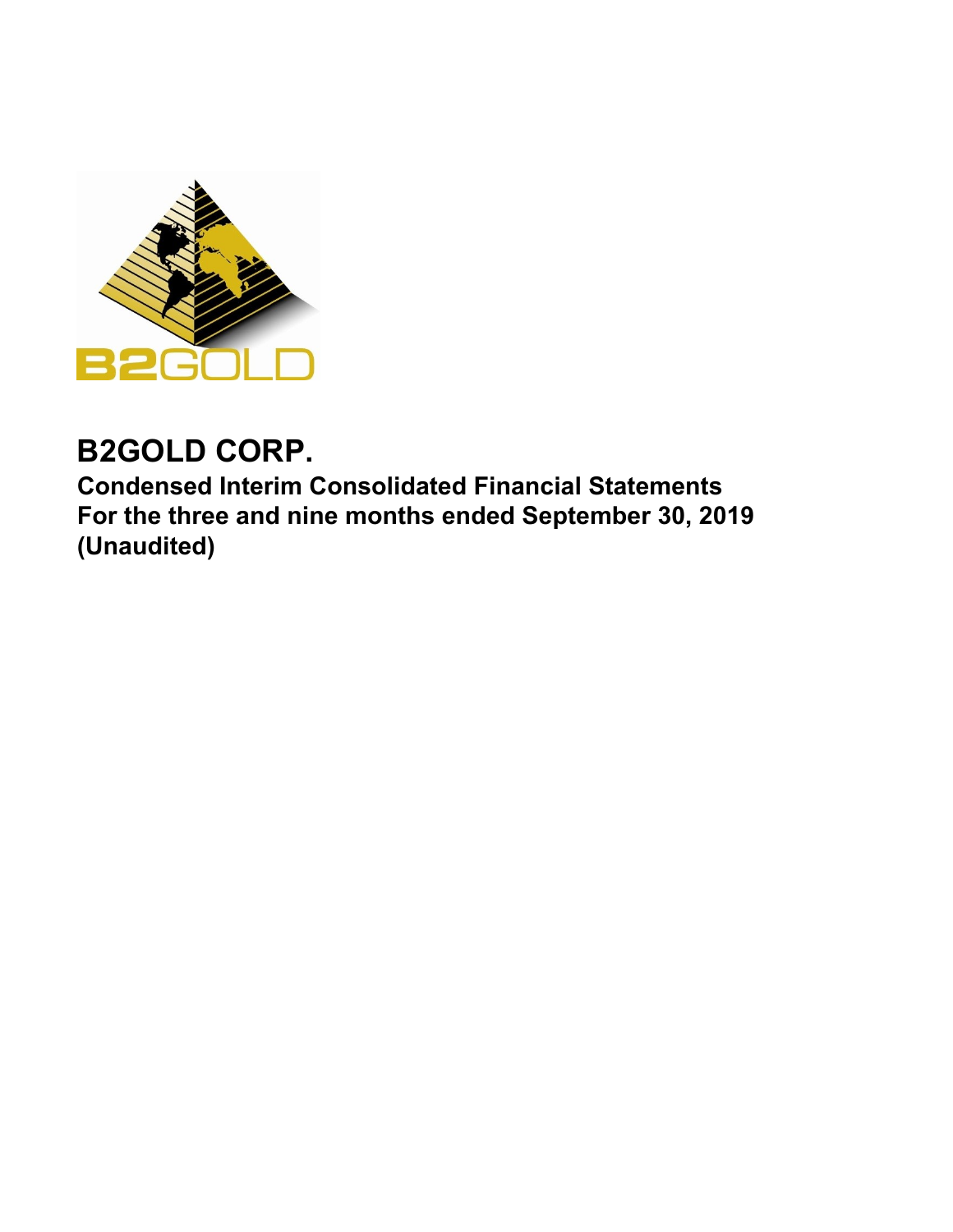### **B2GOLD CORP. CONDENSED INTERIM CONSOLIDATED STATEMENTS OF OPERATIONS FOR THE THREE AND NINE MONTHS ENDED SEPTEMBER 30**

(Expressed in thousands of United States dollars, except per share amounts) (Unaudited)

|                                                                                                          | For the three<br>months ended<br>Sept. 30, 2019 | For the three<br>months ended<br>Sept. 30, 2018 | For the nine<br>months ended<br>Sept. 30, 2019 | For the nine<br>months ended<br>Sept. 30, 2018 |
|----------------------------------------------------------------------------------------------------------|-------------------------------------------------|-------------------------------------------------|------------------------------------------------|------------------------------------------------|
| Gold revenue                                                                                             | \$<br>310,783                                   | \$<br>280,044                                   | \$<br>841,978                                  | \$<br>820,514                                  |
| Cost of sales                                                                                            |                                                 |                                                 |                                                |                                                |
| <b>Production costs</b>                                                                                  | (90, 526)                                       | (99, 566)                                       | (278, 676)                                     | (268,100)                                      |
| Depreciation and depletion                                                                               | (65, 977)                                       | (69, 736)                                       | (183,589)                                      | (188, 986)                                     |
| Royalties and production taxes                                                                           | (22, 034)                                       | (18, 771)                                       | (57, 540)                                      | (55, 144)                                      |
| <b>Total cost of sales</b>                                                                               | (178, 537)                                      | (188, 073)                                      | (519, 805)                                     | (512,230)                                      |
| <b>Gross profit</b>                                                                                      | 132,246                                         | 91,971                                          | 322,173                                        | 308,284                                        |
| General and administrative                                                                               | (10, 551)                                       | (11, 181)                                       | (36,999)                                       | (31,608)                                       |
| Share-based payments (Note 10)                                                                           | (3, 414)                                        | (7,920)                                         | (13, 450)                                      | (13, 763)                                      |
| Impairment of long-lived assets (Note 7)                                                                 |                                                 |                                                 |                                                | (18, 186)                                      |
| Write-down of mineral property interests                                                                 | (972)                                           | (499)                                           | (2, 324)                                       | (499)                                          |
| (Provision for) recovery of non-recoverable input taxes                                                  | (185)                                           | 1,459                                           | 370                                            | 1,068                                          |
| Community relations                                                                                      | (1, 277)                                        | (1,250)                                         | (2, 420)                                       | (2,699)                                        |
| Foreign exchange gains                                                                                   | 2,274                                           | 2,724                                           | 3,524                                          | 4,521                                          |
| Other                                                                                                    | (2, 495)                                        | 1,019                                           | (2, 533)                                       | (971)                                          |
| <b>Operating income</b>                                                                                  | 115,626                                         | 76,323                                          | 268,341                                        | 246,147                                        |
| Unrealised (loss) gain on fair value convertible notes                                                   |                                                 | (1, 441)                                        |                                                | 10,651                                         |
| Interest and financing expense                                                                           | (7, 123)                                        | (7, 316)                                        | (21, 640)                                      | (23, 619)                                      |
| (Loss) gain on derivative instruments                                                                    | (4, 156)                                        | 4,001                                           | (824)                                          | 12,120                                         |
| Other                                                                                                    | (61)                                            | 600                                             | (564)                                          | 275                                            |
| Income from continuing operations before taxes                                                           | 104,286                                         | 72,167                                          | 245,313                                        | 245,574                                        |
| Current income tax, withholding and other taxes (Note 14)                                                | (34, 681)                                       | (25,065)                                        | (84, 373)                                      | (85,064)                                       |
| Deferred income tax expense (Note 14)                                                                    | (19, 684)                                       | (7, 779)                                        | (30, 783)                                      | (27, 428)                                      |
| Net income from continuing operations                                                                    | 49,921                                          | 39,323                                          | 130,157                                        | 133,082                                        |
| Income (loss) from discontinued operations (Note 4)                                                      | 15,662                                          | (23, 287)                                       | 3,271                                          | (38, 285)                                      |
| Net income for the period                                                                                | \$<br>65,583                                    | \$<br>16,036                                    | \$<br>133,428                                  | \$<br>94,797                                   |
| <b>Attributable to:</b>                                                                                  |                                                 |                                                 |                                                |                                                |
| Shareholders of the Company                                                                              | 55,769                                          | 10,598                                          | 115,968                                        | 87,886                                         |
| Non-controlling interests                                                                                | 9,814                                           | 5,438                                           | 17,460                                         | 6,911                                          |
| Net income for the period                                                                                | \$<br>65,583                                    | \$<br>16,036                                    | \$<br>133,428                                  | \$<br>94,797                                   |
| Earnings per share from continuing operations<br>(attributable to shareholders of the Company) (Note 10) |                                                 |                                                 |                                                |                                                |
| Basic                                                                                                    | \$<br>0.04                                      | \$<br>0.03                                      | \$<br>0.11                                     | \$<br>0.13                                     |
| <b>Diluted</b>                                                                                           | \$<br>0.04                                      | \$<br>0.03                                      | \$<br>0.11                                     | \$<br>0.11                                     |
| Earnings per share<br>(attributable to shareholders of the Company) (Note 10)                            |                                                 |                                                 |                                                |                                                |
| Basic                                                                                                    | \$<br>0.05                                      | \$<br>0.01                                      | \$<br>0.11                                     | \$<br>0.09                                     |
| Diluted                                                                                                  | \$<br>0.05                                      | \$<br>0.01                                      | \$<br>0.11                                     | \$<br>0.07                                     |
| Weighted average number of common shares outstanding<br>(in thousands) (Note 10)                         |                                                 |                                                 |                                                |                                                |
| Basic                                                                                                    | 1,019,307                                       | 988,795                                         | 1,009,753                                      | 985,226                                        |
| Diluted                                                                                                  | 1,031,301                                       | 999,347                                         | 1,018,606                                      | 1,063,901                                      |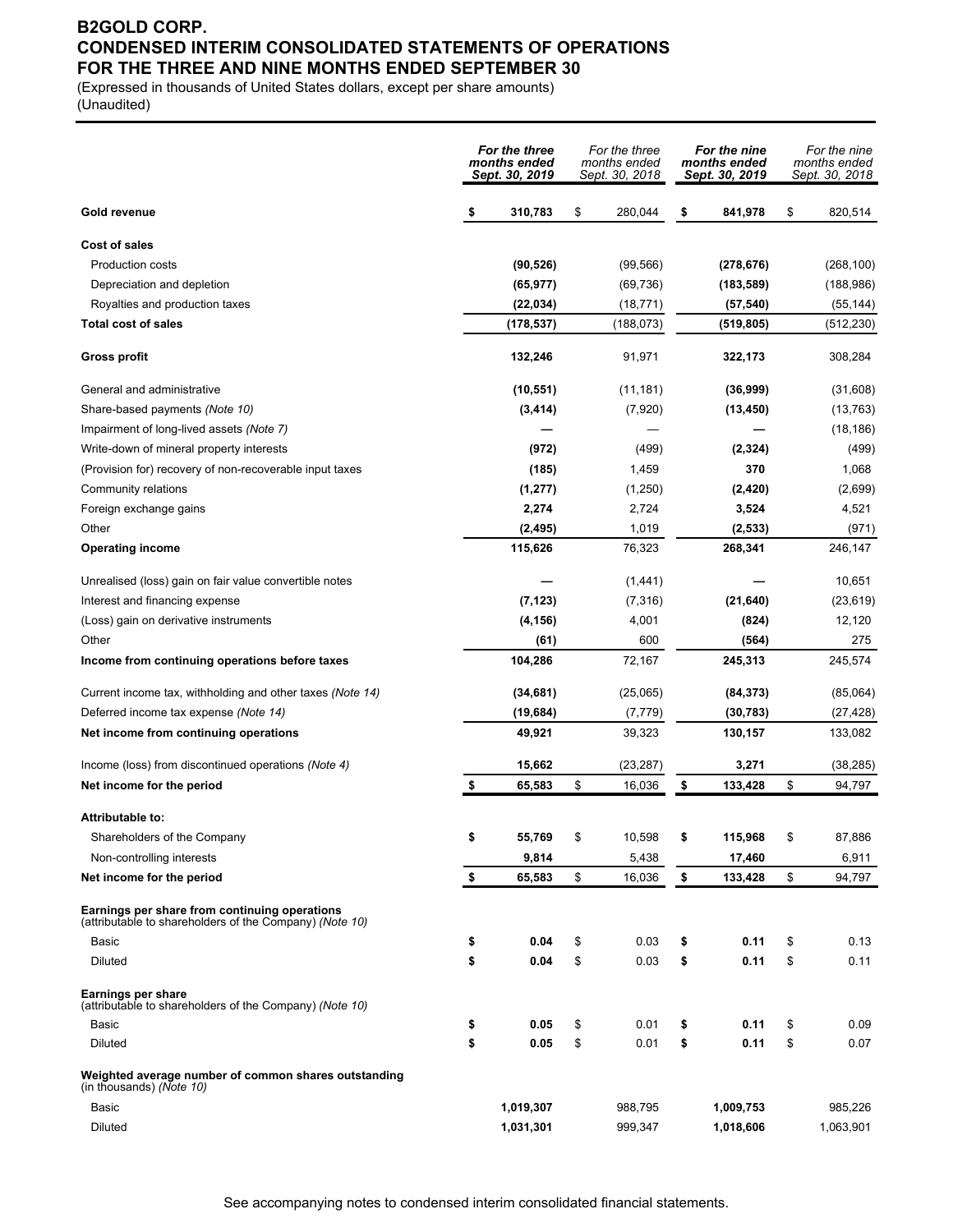### **B2GOLD CORP. CONDENSED INTERIM CONSOLIDATED STATEMENTS OF COMPREHENSIVE INCOME FOR THE THREE AND NINE MONTHS ENDED SEPTEMBER 30**

(Expressed in thousands of United States dollars)

(Unaudited)

|                                                                 |    | For the three<br>months ended<br>Sept. 30, 2019 | For the three<br>months ended<br>Sept. 30, 2018 | For the nine<br>months ended<br>Sept. 30, 2019 | For the nine<br>months ended<br>Sept. 30, 2018 |
|-----------------------------------------------------------------|----|-------------------------------------------------|-------------------------------------------------|------------------------------------------------|------------------------------------------------|
| Net income for the period                                       | \$ | 65,583                                          | \$<br>16,036                                    | \$<br>133,428                                  | \$<br>94,797                                   |
| Other comprehensive (loss) income                               |    |                                                 |                                                 |                                                |                                                |
| Items that will not be subsequently reclassified to net income: |    |                                                 |                                                 |                                                |                                                |
| Impact of change in credit spread on convertible notes          |    |                                                 | (14)                                            |                                                | (160)                                          |
| Unrealized (loss) gain on investment (Note 6)                   |    | (127)                                           | 85                                              | 1,235                                          | (4, 341)                                       |
| Other comprehensive (loss) income for the period                |    | (127)                                           | 71                                              | 1,235                                          | (4,501)                                        |
| Total comprehensive income for the period                       |    | 65,456                                          | \$<br>16,107                                    | \$<br>134,663                                  | \$<br>90,296                                   |
| Other comprehensive (loss) income attributable to:              |    |                                                 |                                                 |                                                |                                                |
| Shareholders of the Company                                     | \$ | (127)                                           | \$<br>71                                        | \$<br>1,235                                    | \$<br>(4,501)                                  |
| Non-controlling interests                                       |    |                                                 |                                                 |                                                |                                                |
|                                                                 | S  | (127)                                           | \$<br>71                                        | \$<br>1,235                                    | \$<br>(4,501)                                  |
| Total comprehensive income attributable to:                     |    |                                                 |                                                 |                                                |                                                |
| Shareholders of the Company                                     | \$ | 55,642                                          | \$<br>10.669                                    | \$<br>117,203                                  | \$<br>83,385                                   |
| Non-controlling interests                                       |    | 9,814                                           | 5,438                                           | 17,460                                         | 6,911                                          |
|                                                                 | \$ | 65.456                                          | \$<br>16,107                                    | \$<br>134.663                                  | \$<br>90,296                                   |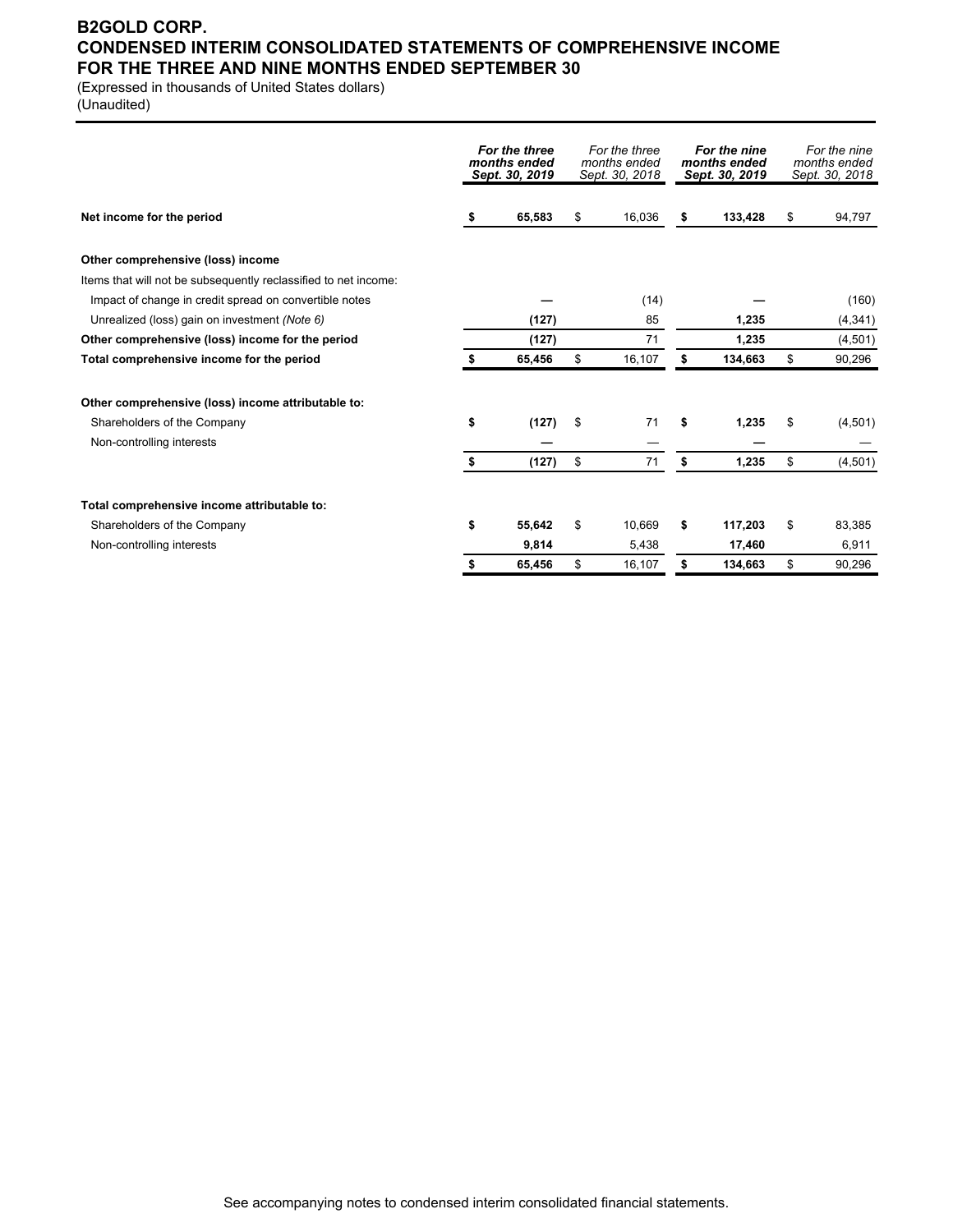### **B2GOLD CORP. CONDENSED INTERIM CONSOLIDATED STATEMENTS OF CASH FLOWS FOR THE THREE AND NINE MONTHS ENDED SEPTEMBER 30**

(Expressed in thousands of United States dollars)

(Unaudited)

|                                                                           | For the three<br>months ended<br>Sept. 30, 2019 | For the three<br>months ended<br>Sept. 30, 2018 | For the nine<br>months ended<br>Sept. 30, 2019 | For the nine<br>months ended<br>Sept. 30, 2018 |
|---------------------------------------------------------------------------|-------------------------------------------------|-------------------------------------------------|------------------------------------------------|------------------------------------------------|
| <b>Operating activities</b>                                               |                                                 |                                                 |                                                |                                                |
| Net income from continuing operations for the period                      | \$<br>49,921                                    | \$<br>39,323                                    | \$<br>130,157                                  | \$<br>133,082                                  |
| Mine restoration provisions settled                                       |                                                 |                                                 | (124)                                          |                                                |
| Non-cash charges, net (Note 15)                                           | 101,229                                         | 76,097                                          | 220,519                                        | 204,560                                        |
| Changes in non-cash working capital (Note 15)                             | (14, 033)                                       | 17,244                                          | (44, 772)                                      | 16,057                                         |
| Changes in long-term value added tax receivables                          | 408                                             | 4,020                                           | 325                                            | 1,274                                          |
| Cash provided by operating activities of continuing operations            | 137,525                                         | 136,684                                         | 306,105                                        | 354,973                                        |
| Cash provided by operating activities of discontinued<br>operations       | 30,309                                          | 6,552                                           | 40,963                                         | 21,750                                         |
| Cash provided by operating activities                                     | 167,834                                         | 143,236                                         | 347,068                                        | 376,723                                        |
| <b>Financing activities</b>                                               |                                                 |                                                 |                                                |                                                |
| Revolving credit facility, drawdowns net of transaction costs (Note 9)    |                                                 | 200,000                                         | (5, 574)                                       | 225,000                                        |
| Repayment of revolving credit facility (Note 9)                           | (75,000)                                        | (25,000)                                        | (100,000)                                      | (175,000)                                      |
| Equipment loan facilities, drawdowns net of transaction costs<br>(Note 9) |                                                 |                                                 | 3,463                                          | 28,848                                         |
| Repayment of equipment loan facilities (Note 9)                           | (5, 854)                                        | (7, 291)                                        | (18, 233)                                      | (20, 463)                                      |
| Interest and commitment fees paid                                         | (5,897)                                         | (5,291)                                         | (18, 166)                                      | (26,163)                                       |
| Common shares issued for cash on exercise of stock options<br>(Note 10)   | 35,443                                          | 5,550                                           | 63,613                                         | 15,457                                         |
| Principal payments on lease arrangements (Note 2)                         | (803)                                           |                                                 | (2, 304)                                       |                                                |
| Restricted cash movement                                                  | (270)                                           |                                                 | (1,524)                                        | (1, 379)                                       |
| Other                                                                     |                                                 | (169)                                           |                                                | (389)                                          |
| Cash (used) provided by financing activities of continuing<br>operations  | (52, 381)                                       | 167,799                                         | (78, 725)                                      | 45,911                                         |
| Cash used by financing activities of discontinued operations              | (42)                                            | (181)                                           | (324)                                          | (801)                                          |
| Cash (used) provided by financing activities                              | (52, 423)                                       | 167,618                                         | (79, 049)                                      | 45,110                                         |
| <b>Investing activities</b>                                               |                                                 |                                                 |                                                |                                                |
| Expenditures on mining interests:                                         |                                                 |                                                 |                                                |                                                |
| Fekola Mine                                                               | (30, 604)                                       | (17, 128)                                       | (64, 717)                                      | (53, 537)                                      |
| Masbate Mine                                                              | (4, 725)                                        | (12,096)                                        | (20, 689)                                      | (33, 493)                                      |
| Otjikoto Mine                                                             | (9,949)                                         | (11, 747)                                       | (34, 452)                                      | (41, 379)                                      |
| <b>Gramalote Project</b>                                                  | (1, 245)                                        | (1, 563)                                        | (3,047)                                        | (6,040)                                        |
| Other exploration and development (Note 15)                               | (11, 022)                                       | (11, 135)                                       | (30, 206)                                      | (37, 230)                                      |
| Other                                                                     | (21)                                            | 808                                             | 381                                            | 738                                            |
| Cash used by investing activities of continuing operations                | (57, 566)                                       | (52, 861)                                       | (152, 730)                                     | (170, 941)                                     |
| Cash used by investing activities of discontinued operations              | (15, 599)                                       | (9,637)                                         | (52, 290)                                      | (42, 150)                                      |
| Cash used by investing activities                                         | (73, 165)                                       | (62, 498)                                       | (205, 020)                                     | (213,091)                                      |
| Increase in cash and cash equivalents                                     | 42,246                                          | 248,356                                         | 62,999                                         | 208,742                                        |
| Effect of exchange rate changes on cash and cash equivalents              | (848)                                           | (467)                                           | (587)                                          | (1,369)                                        |
| Cash and cash equivalents, beginning of period                            | 123,766                                         | 106,952                                         | 102,752                                        | 147,468                                        |
| Less cash associated with discontinued operations, end of period          | (18, 751)                                       | (4,269)                                         | (18, 751)                                      | (4,269)                                        |
| Cash and cash equivalents, end of period                                  | \$<br>146,413                                   | \$<br>350,572                                   | \$<br>146,413                                  | \$<br>350,572                                  |

**Supplementary cash flow information** *(Note 15)*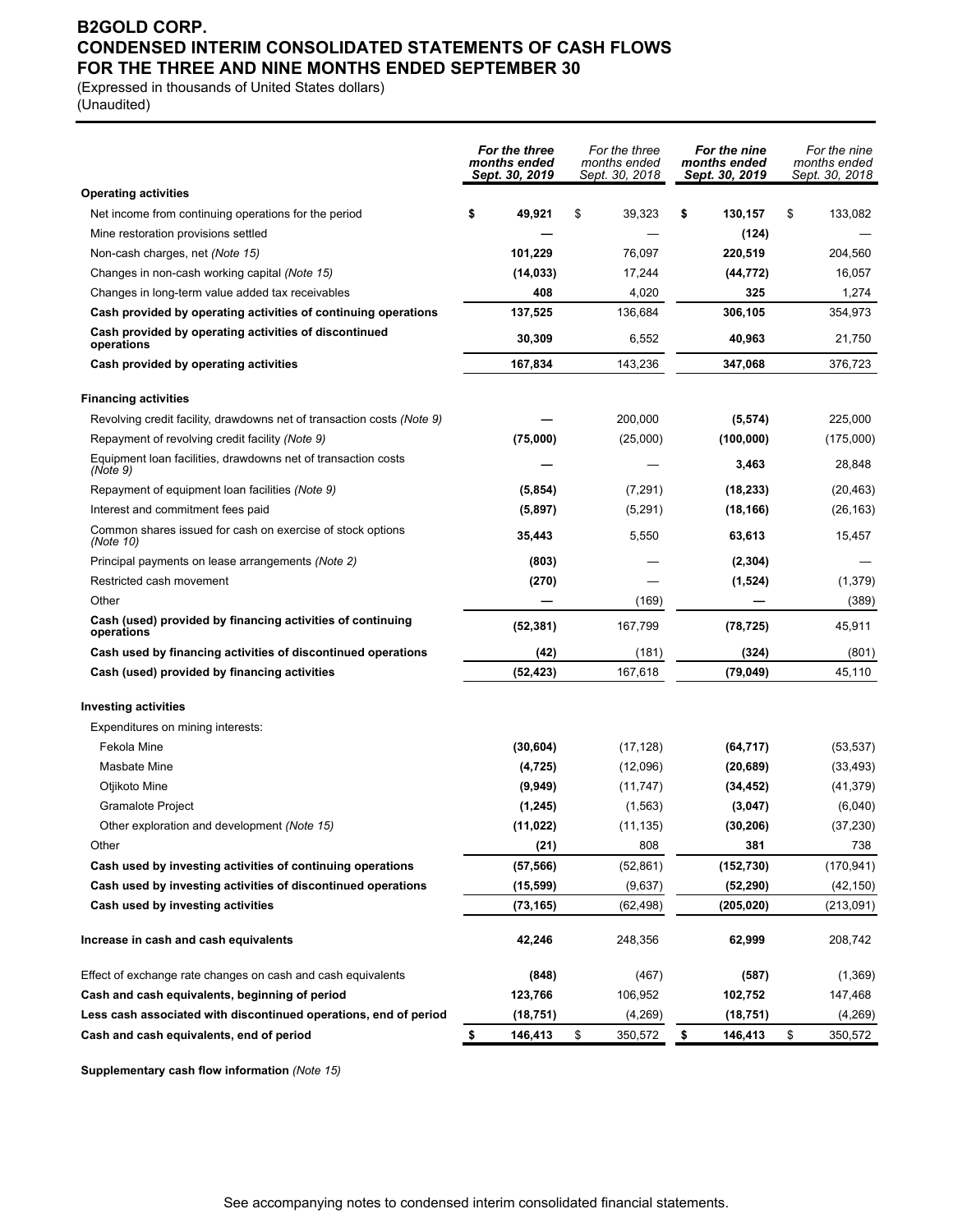# **B2GOLD CORP. CONDENSED INTERIM CONSOLIDATED BALANCE SHEETS**

(Expressed in thousands of United States dollars) (Unaudited)

|                                                                  | As at September 30, | As at December 31.<br>2018 |    |            |
|------------------------------------------------------------------|---------------------|----------------------------|----|------------|
| <b>Assets</b>                                                    |                     | 2019                       |    |            |
| Current                                                          |                     |                            |    |            |
| Cash and cash equivalents                                        | \$                  | 146,413                    | \$ | 102,752    |
| Accounts receivable, prepaids and other                          |                     | 17,650                     |    | 12,651     |
| Value-added and other tax receivables                            |                     | 10,242                     |    | 13,657     |
| Inventories (Note 5)                                             |                     | 204,568                    |    | 233,971    |
| Assets classified as held for sale (Note 4)                      |                     | 181,719                    |    |            |
|                                                                  |                     | 560,592                    |    | 363,031    |
| Long-term investments (Note 6)                                   |                     | 5,390                      |    | 4,155      |
| Value-added tax receivables                                      |                     | 22,987                     |    | 22,185     |
| Mining interests (Note 7 and Note 18 - Schedules)                |                     |                            |    |            |
| Owned by subsidiaries                                            |                     | 1,933,207                  |    | 2,035,097  |
| Investments in joint ventures                                    |                     | 75,125                     |    | 72,078     |
| Other assets (Note 8)                                            |                     | 44,126                     |    | 40,351     |
| Deferred income taxes                                            |                     |                            |    | 10,907     |
|                                                                  | \$                  | 2,641,427                  | \$ | 2,547,804  |
| Liabilities                                                      |                     |                            |    |            |
| <b>Current</b>                                                   |                     |                            |    |            |
| Accounts payable and accrued liabilities                         | \$                  | 59,662                     | \$ | 80,318     |
| Current income and other taxes payable                           |                     | 53,964                     |    | 66,904     |
| Current portion of long-term debt (Note 9)                       |                     | 25,835                     |    | 25,008     |
| Current portion of prepaid sales (Note 11)                       |                     |                            |    | 30,000     |
| Current portion of mine restoration provisions                   |                     |                            |    | 3,170      |
| Other current liabilities                                        |                     | 3,584                      |    | 1,850      |
| Liabilities associated with assets held for sale (Note 4)        |                     | 90,934                     |    |            |
|                                                                  |                     | 233,979                    |    | 207,250    |
| Long-term debt (Note 9)                                          |                     | 340,358                    |    | 454,527    |
| Mine restoration provisions                                      |                     | 76,318                     |    | 114,051    |
| Deferred income taxes                                            |                     | 115,956                    |    | 103,384    |
| <b>Employee benefits obligation</b>                              |                     | 4,014                      |    | 12,063     |
| Other long-term liabilities                                      |                     | 5,243                      |    | 3,676      |
|                                                                  |                     | 775,868                    |    | 894,951    |
| Equity                                                           |                     |                            |    |            |
| Shareholders' equity                                             |                     |                            |    |            |
| Share capital (Note 10)                                          |                     |                            |    |            |
| Issued: 1,025,751,636 common shares (Dec 31, 2018 - 994,621,917) |                     | 2,325,188                  |    | 2,234,050  |
| Contributed surplus                                              |                     | 57,401                     |    | 70,889     |
| Accumulated other comprehensive loss                             |                     | (144, 918)                 |    | (146, 153) |
| Deficit                                                          |                     | (429, 268)                 |    | (547, 839) |
|                                                                  |                     | 1,808,403                  |    | 1,610,947  |
| <b>Non-controlling interests</b>                                 |                     | 57,156                     |    | 41,906     |
|                                                                  |                     | 1,865,559                  |    | 1,652,853  |
|                                                                  | \$                  | 2,641,427                  | \$ | 2,547,804  |
| Commitments (Note 17)                                            |                     |                            |    |            |
| "Clive T. Johnson"<br>Approved by the Board<br>Director          |                     | "Robert J. Gayton"         |    | Director   |
|                                                                  |                     |                            |    |            |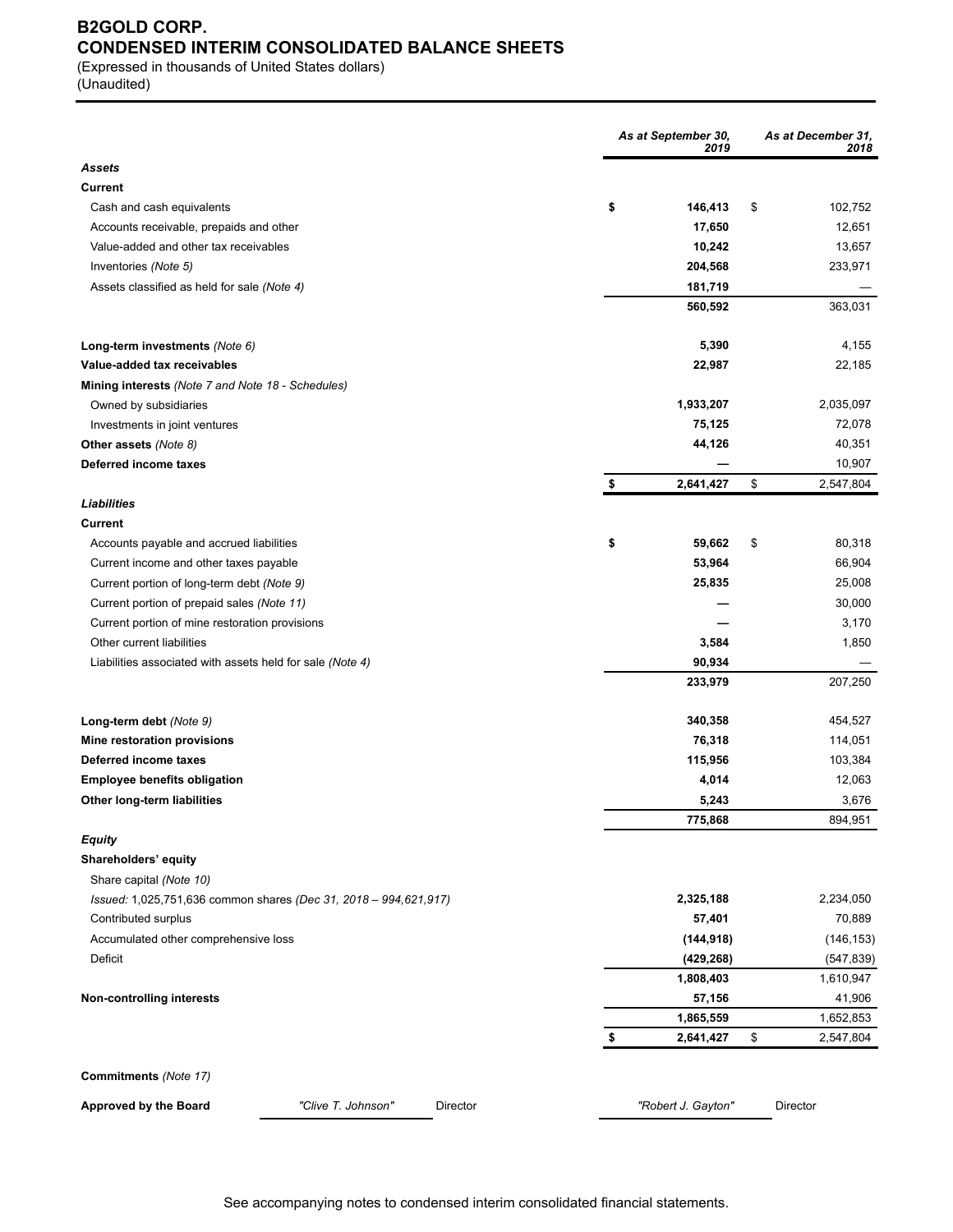### **B2GOLD CORP. CONDENSED INTERIM CONSOLIDATED STATEMENTS OF CHANGES IN EQUITY FOR THE NINE MONTHS ENDED SEPTEMBER 30**

(Expressed in thousands of United States dollars)

(Unaudited)

|                                                           |                           |                 |                                     | 2019                                          |                 |                                  |                 |
|-----------------------------------------------------------|---------------------------|-----------------|-------------------------------------|-----------------------------------------------|-----------------|----------------------------------|-----------------|
|                                                           | <b>Shares</b><br>('000's) | capital         | <b>Share Contributed</b><br>surplus | Accumulated<br>other<br>comprehensive<br>loss | Deficit         | Non-<br>controlling<br>interests | Total<br>equity |
| Balance at December 31, 2018                              | 994,622                   | $$2,234,050$ \$ | 70,889 \$                           | $(146, 153)$ \$                               | $(547, 839)$ \$ | 41,906                           | \$1,652,853     |
| Net income for the period                                 |                           |                 |                                     |                                               | 115,968         | 17,460                           | 133,428         |
| Unrealised gain on investments (Note 6)                   |                           |                 |                                     | 1,235                                         |                 |                                  | 1,235           |
| Shares issued on exercise of stock options<br>(Note 10)   | 30,047                    | 62,248          |                                     |                                               |                 |                                  | 62,248          |
| Shares issued on vesting of RSUs<br>(Note 10)             | 1,083                     | 2,895           | (2,895)                             |                                               |                 |                                  |                 |
| Interest on loan to non-controlling interest              |                           |                 |                                     |                                               | 2,603           | (2, 210)                         | 393             |
| Share-based payments (Note 10)                            |                           |                 | 15,402                              |                                               |                 |                                  | 15,402          |
| Transfer to share capital on exercise of<br>stock options |                           | 25,995          | (25, 995)                           |                                               |                 |                                  |                 |
| Balance at September 30, 2019                             | 1,025,752                 | $$2,325,188$ \$ | 57,401 \$                           | $(144, 918)$ \$                               | $(429, 268)$ \$ | 57,156                           | \$1,865,559     |

|                                                                      |                           | 2018            |                                     |                                               |                 |                                          |                     |
|----------------------------------------------------------------------|---------------------------|-----------------|-------------------------------------|-----------------------------------------------|-----------------|------------------------------------------|---------------------|
|                                                                      | <b>Shares</b><br>('000's) | capital         | <b>Share Contributed</b><br>surplus | Accumulated<br>other<br>comprehensive<br>loss |                 | Non-<br>Deficit controlling<br>interests | Total<br>equity     |
| Balance at December 31, 2017                                         | 980,933                   | $$2,197,267$ \$ | 60,039 \$                           | $(94, 294)$ \$                                | $(610,908)$ \$  | 14.289                                   | \$1,566,393         |
| Net income for the period                                            |                           |                 |                                     |                                               | 87,886          | 6,911                                    | 94,797              |
| IFRS 9 transition adjustment on January 1,<br>2018                   |                           |                 |                                     | (45, 478)                                     | 45,478          |                                          |                     |
| Impact of change in credit spread on<br>convertible notes            |                           |                 |                                     | (160)                                         |                 |                                          | (160)               |
| Unrealised loss on investments<br>(Note 6)                           |                           |                 |                                     | (4, 341)                                      |                 |                                          | (4, 341)            |
| Payments received from non-controlling<br>interests                  |                           |                 |                                     |                                               |                 | 434                                      | 434                 |
| Acquisition of non-controlling interest                              |                           |                 |                                     |                                               | (2,500)         |                                          | (2,500)             |
| Sale of non-controlling interest (Note 7)                            |                           |                 |                                     |                                               | (10, 199)       | 57,199                                   | 47,000              |
| Net loan receivable on sale of non-<br>controlling interest (Note 7) |                           |                 |                                     |                                               |                 | (45,050)                                 | (45,050)            |
| Interest on loan to non-controlling interest<br>(Note 7)             |                           |                 |                                     |                                               |                 | (501)                                    | (501)               |
| Shares issued for mineral property<br>interests                      | 200                       | 486             |                                     |                                               |                 |                                          | 486                 |
| Shares issued on exercise of stock options                           | 7.805                     | 15,049          |                                     |                                               |                 |                                          | 15,049              |
| Shares issued on vesting of RSUs                                     | 671                       | 1,792           | (1,792)                             |                                               |                 |                                          |                     |
| Share-based payments (Note 10)                                       |                           |                 | 17,874                              |                                               |                 |                                          | 17,874              |
| Transfer to share capital on exercise of<br>stock options            |                           | 6,970           | (6,970)                             |                                               |                 |                                          |                     |
| Balance at September 30, 2018                                        | 989,609                   | $$2,221,564$ \$ | 69,151 \$                           | $(144, 273)$ \$                               | $(490, 243)$ \$ |                                          | 33,282 \$ 1,689,481 |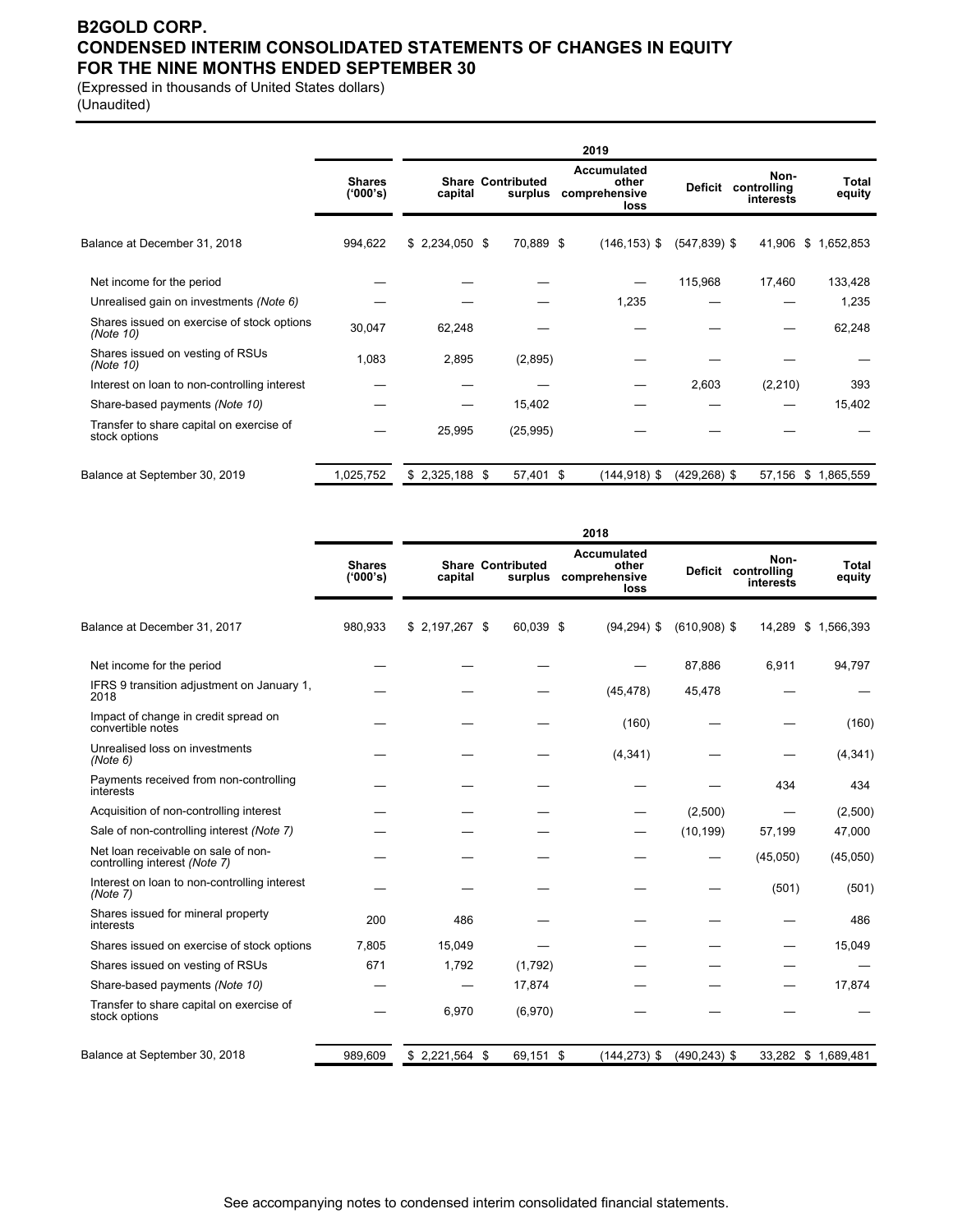(All tabular amounts are in thousands of United States dollars unless otherwise stated) (Unaudited)

#### *1 Nature of operations*

B2Gold Corp. ("B2Gold" or the "Company") is a Vancouver-based gold producer with three operating mines (one in Mali, one in the Philippines and one in Namibia). The Company operates the Fekola Mine in Mali, the Masbate Mine in the Philippines and the Otjikoto Mine in Namibia. Up to October 14, 2019, the Company operated two additional mines in Nicaragua - La Libertad and El Limon mines (see Note 4). The Company also has a 48.3% joint venture interest in the Gramalote Project in Colombia and an 81% interest in the Kiaka Project in Burkina Faso. In addition, the Company has a portfolio of other evaluation and exploration assets in Mali, Burkina Faso, Colombia, Namibia and Finland.

B2Gold is a public company which is listed on the Toronto Stock Exchange under the symbol "BTO", the NYSE American LLC under the symbol "BTG" and the Namibian Stock Exchange under the symbol "B2G". B2Gold's head office is located at Suite 3100, Three Bentall Centre, 595 Burrard Street, Vancouver, British Columbia, V7X 1J1.

#### *2 Basis of preparation*

These condensed interim consolidated financial statements have been prepared in accordance with International Accounting Standard 34, *Interim Financial Reporting* of International Financial Reporting Standards ("IFRS") as issued by the International Accounting Standards Board ("IASB"). These condensed interim consolidated financial statements should be read in conjunction with the audited consolidated financial statements for the year ended December 31, 2018, which have been prepared in accordance with IFRS as issued by the IASB.

Other than as stated below, these condensed interim consolidated financial statements follow the same accounting policies and methods of application as the most recent audited consolidated financial statements of the Company.

These condensed consolidated interim financial statements were authorized for issue by the Board of Directors on November 5, 2019.

#### *New accounting standards adopted*

#### *IFRS 16 - Leases*

IFRS 16, *Leases* eliminates the classification of leases as either operating or finance leases and introduces a single lessee model which requires the lessee to recognize assets and liabilities for all leases with a term of longer than 12 months, with the exception of low-value assets. The Company adopted IFRS 16 effective January 1, 2019, using the modified retrospective approach. As a result, comparative information has not been restated and is accounted for under IAS 17, *Leases*.

#### New leases accounting policy effective January 1, 2019:

At the inception of a contract, to determine if it contains a lease, the Company assesses whether it conveys the right to control and obtain substantially all of the economic benefits of an identified asset, for a period of time, in exchange for consideration. Where a contract contains a lease, the Company recognizes a right-of-use asset and a lease liability at the commencement date of the lease.

The right-of-use asset is measured at cost less any accumulated depreciation and impairment losses and may be adjusted for any remeasurement of the lease liability. Cost is the amount of the initial lease liability plus any initial direct costs incurred and any lease payments made at or before the commencement date less any incentives received.

The right-of-use assets are included in the cost of property, plant and equipment for the associated mining interest on the balance sheet. They are depreciated, in accordance with the Company's existing accounting policy, over the shorter of the term of the lease or the life of the asset.

The lease liability is initially measured at the present value of future lease payments discounted at the interest rate implicit in the contract. If the implicit rate cannot be determined, the incremental borrowing rate over a similar term and with similar security for the funds necessary to obtain an asset of similar value in a similar economic environment is used. The lease payments include fixed payments less any incentives receivable, variable lease payments that depend on an index or rate and amounts expected to be paid under residual value guarantees. Where the lease contains an extension or purchase option, the costs associated with the option are included if it is reasonably expected to be exercised by the Company.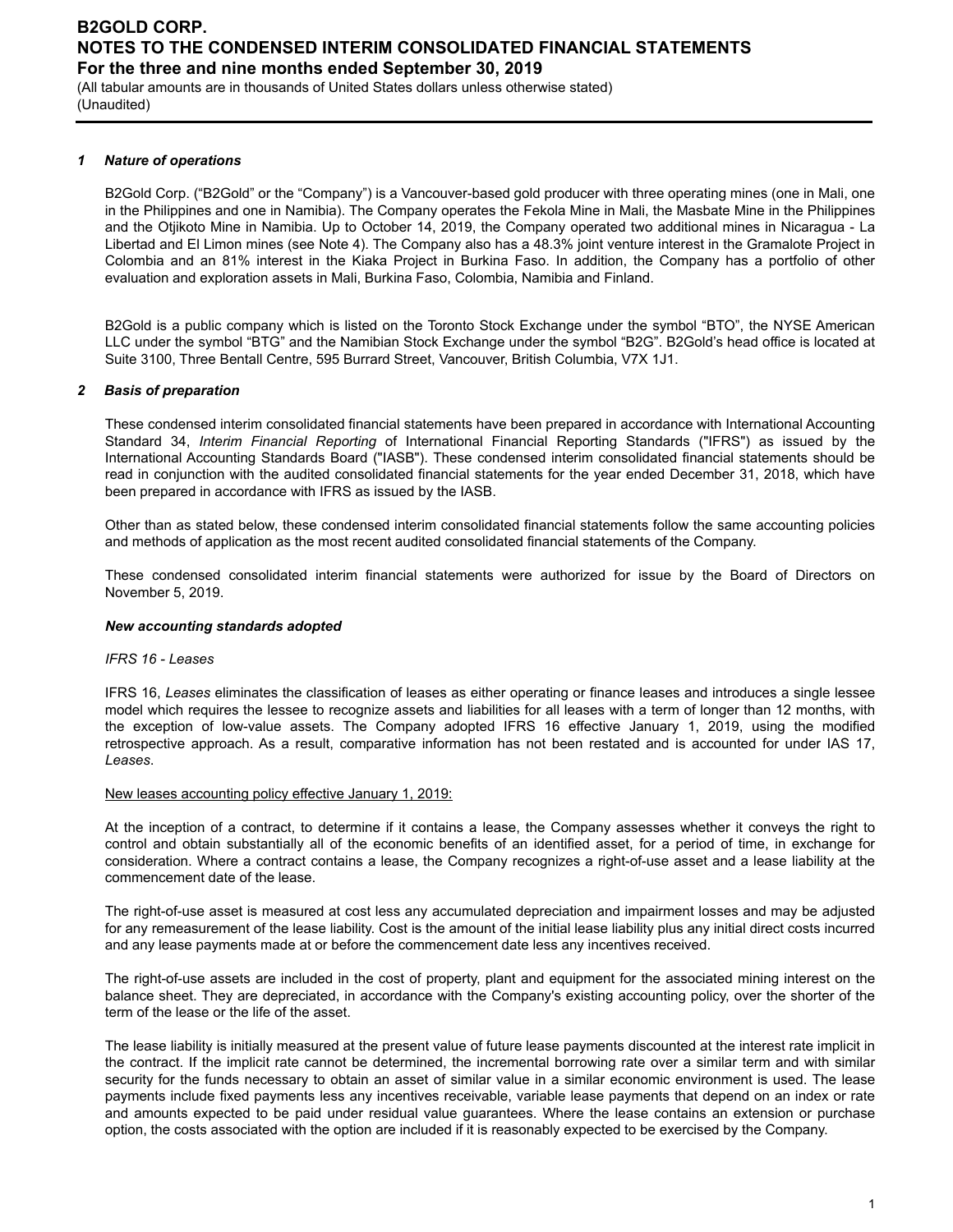(All tabular amounts are in thousands of United States dollars unless otherwise stated) (Unaudited)

Thereafter, the amount of the lease liability is increased to reflect the accretion of interest and reduced for the lease payments made. In addition, the carrying amount of the lease liability is remeasured to reflect any modifications to the contract terms. Lease liabilities are presented as a component of debt on the condensed interim consolidated balance sheet.

The Company has elected not to recognize right-of-use assets and lease liabilities for contracts that have a lease term of 12 months or less or are for the use of low value assets. These contracts are recognized as an expense in the condensed interim consolidated statement of operations in the period the cost is incurred. In addition, for certain asset classes, the Company has elected to treat both lease and non-lease components as a single lease component for the purposes of applying IFRS 16.

#### Impact of adopting IFRS 16:

Upon transition to IFRS 16, the Company recognized right-of-use assets and initial lease liabilities totalling \$8 million. The lease liabilities have remaining terms of between 1 and 15 years and are discounted at borrowing rates ranging from 5% to 13%. The following table outlines the difference between operating lease commitments immediately preceding the date of initial application and lease liabilities recognized on the condensed interim consolidated balance sheet at application:

| Future minimum lease payments under operating leases at December 31, 2018 | 8.422    |
|---------------------------------------------------------------------------|----------|
| Initial recognition of contracts                                          | 1.435    |
| Commitments relating to short-term and low-value leases                   | (757)    |
| Undiscounted lease payments at January 1, 2019                            | 9.100    |
| Effect of discounting at January 1, 2019                                  | (1, 565) |
| Lease liabilities arising on initial application of IFRS 16               | 7,535    |
|                                                                           |          |

The Company applied the following practical expedients in the adoption of IFRS 16:

- Applied the exception not to recognize right-of-use assets for leases with a term of 12 months or less remaining at January 1, 2019;
- For contracts previously determined to contain a finance lease under IAS 17, used the carrying amount of the right-ofuse asset and lease liability determined under IAS 17;
- Excluded initial direct costs from measuring right-of-use assets at the date of initial application; and
- For certain classes of assets, the Company has elected to account for both the lease and non-lease components as a single lease component.

For the three and nine months ended September 30, 2019, payments totalling \$1 million and \$2 million, respectively, relating to short-term leases (those with a term of 12 months or less) and \$14 million and \$42 million, respectively, relating to variable lease payments (including both lease and non-lease components) have been expensed in the condensed interim consolidated statement of operations, including those related to the Nicaraguan Group included as part of income from discontinued operations.

For the three and nine months ended September 30, 2019, the Company recognized depreciation expense of \$1 million and \$2 million, respectively, on new right-of-use assets recognized under IFRS 16 in the condensed interim consolidated statement of operations and made payments on these leases of \$1 million and \$2 million, respectively. The continuity of lease liabilities, including those recognized under IFRS 16, is shown in Note 9.

The expected timing of undiscounted lease payments at September 30, 2019 for leases recognized upon adoption of IFRS 16 is as follows:

|                      | <b>September 30, 2019</b> |
|----------------------|---------------------------|
|                      | \$                        |
| Less than one year   | 2,537                     |
| One to five years    | 6,722                     |
| More than five years | 676                       |
|                      | 9,935                     |

*\$*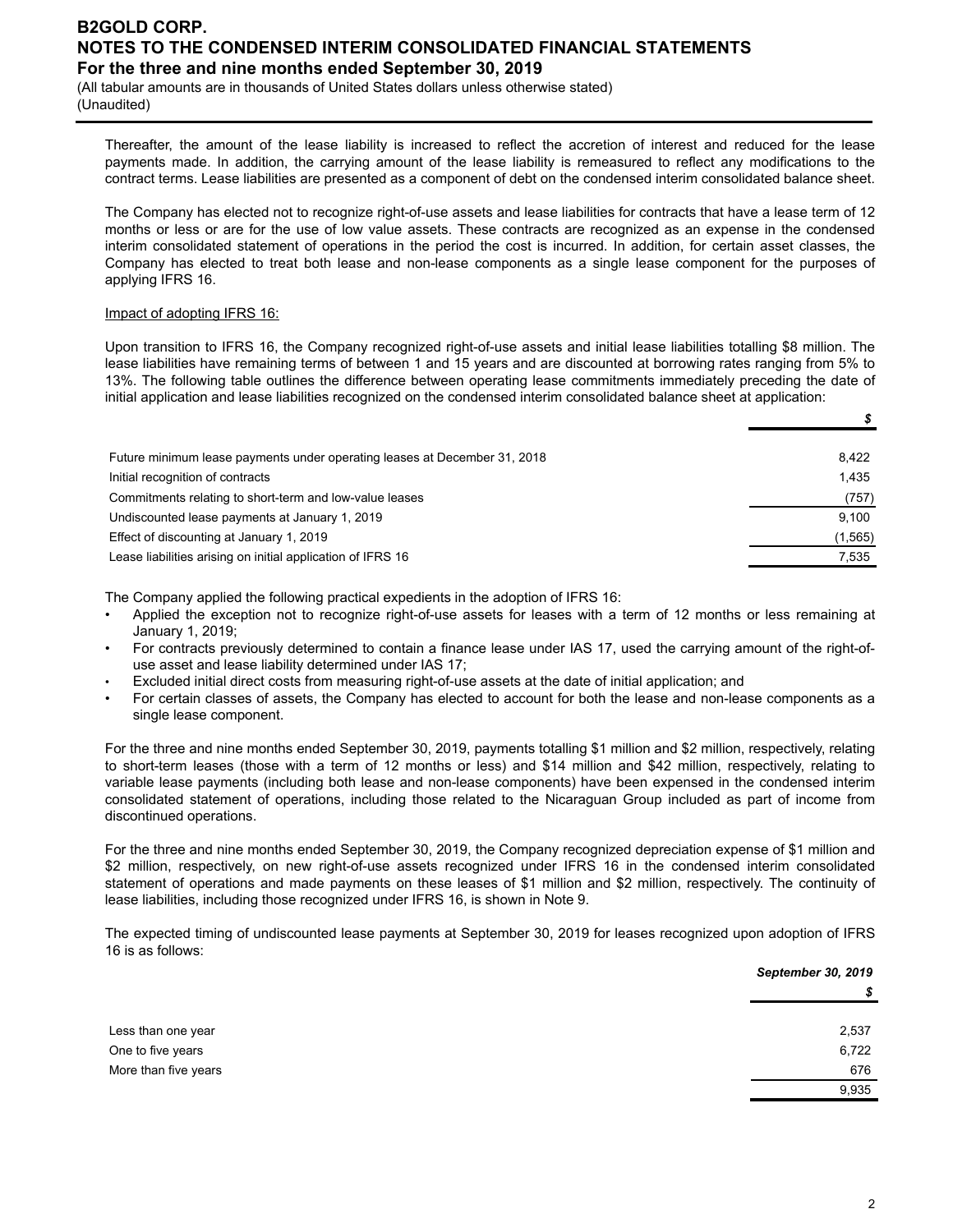(All tabular amounts are in thousands of United States dollars unless otherwise stated) (Unaudited)

### *3 Significant accounting judgments and estimates*

### *Uncertain tax positions*

The Company's operations involve the application of complex tax regulations in multiple international jurisdictions. Determining the tax treatment of a transaction requires the Company to apply judgement in its interpretation of the applicable tax law. These positions are not final until accepted by the relevant tax authority. The tax treatment may change based on the result of assessments or audits by the tax authorities often years after the initial filing.

The Company recognizes and records potential liabilities for uncertain tax positions based on its assessment of the amount, or range of amounts, of tax that will be due. The Company adjusts these accruals as new information becomes available. Due to the complexity and uncertainty associated with certain tax treatments, the ultimate resolution could result in a payment that is materially different from the Company's current estimate of the tax liabilities.

On July 19, 2019, the Company was informed by its joint-venture partner for the Gramalote property, AngloGold of an ongoing Colombian tax dispute. In December 2017, the Gramalote joint venture received notice from the Colombian Tax Office (DIAN) that it disagreed with the Company's tax treatment of certain items in the 2013 income tax return resulting in an assessment with additional income taxes and penalty fines. This assessment is currently being appealed by the Gramalote joint venture and the outcome of this appeal cannot be determined at this time. The Company does not believe that its share of any taxes payable under the assessment are material and no provision for any amounts that may be payable have been recorded at this time, pending the outcome of the appeal process.

### *Impairment of long-lived assets*

Long-lived assets are tested for impairment, or reversal of a previous impairment, if there is an indicator of impairment or a subsequent reversal. Calculating the estimated recoverable amount of cash-generating units for long-lived asset requires management to make estimates and assumptions including future production levels, mill recoveries, operating and capital costs, future metal prices, foreign exchange rates, taxation rates, and discount rates in its life-of-mine plans and preparation of updated technical studies when relevant. Changes in any of the assumptions or estimates used in determining the recoverable amount could impact the analysis. Such changes could be material.

### *Mineral reserve and resource estimates*

Mineral reserves are estimates of the amount of ore that can be economically and legally extracted from the Company's mining properties. The Company estimates its Mineral reserves and mineral resources based on information compiled by appropriately qualified persons relating to the geological data on the size, depth and shape of the ore body, and requires complex geological judgments to interpret the data. The estimation of recoverable reserves is based upon factors such as estimates of foreign exchange rates, commodity prices, future capital requirements, metallurgical recoveries, permitting and production costs along with geological assumptions and judgments made in estimating the size, and grade of the ore body. Changes in the reserve or resource estimates may impact the carrying value of mining interests, mine restoration provisions, recognition of deferred tax assets, depreciation and amortization charges and royalties receivable.

### *4 Disposal of Nicaraguan Group*

On August 28, 2019, the Company entered into a Share Purchase Agreement for Calibre Mining Corp. ("Calibre") to acquire El Limon Mine, La Libertad Mine and other additional concessions in Nicaragua (collectively, the "Nicaraguan Group") for aggregate gross consideration of \$100 million plus settlement of certain working capital items payable as follows:

- \$50 million in cash, \$40 million to be paid upon the closing of the transaction and \$10 million to be paid one year from closing;
- \$40 million in Calibre shares to be issued upon the closing of the transaction;
- \$10 million in a 2 year convertible debenture bearing interest at 2% per annum; and
- Settlement for working capital, of which \$13 million of which is payable 15 days from closing with the remainder payable one year from closing.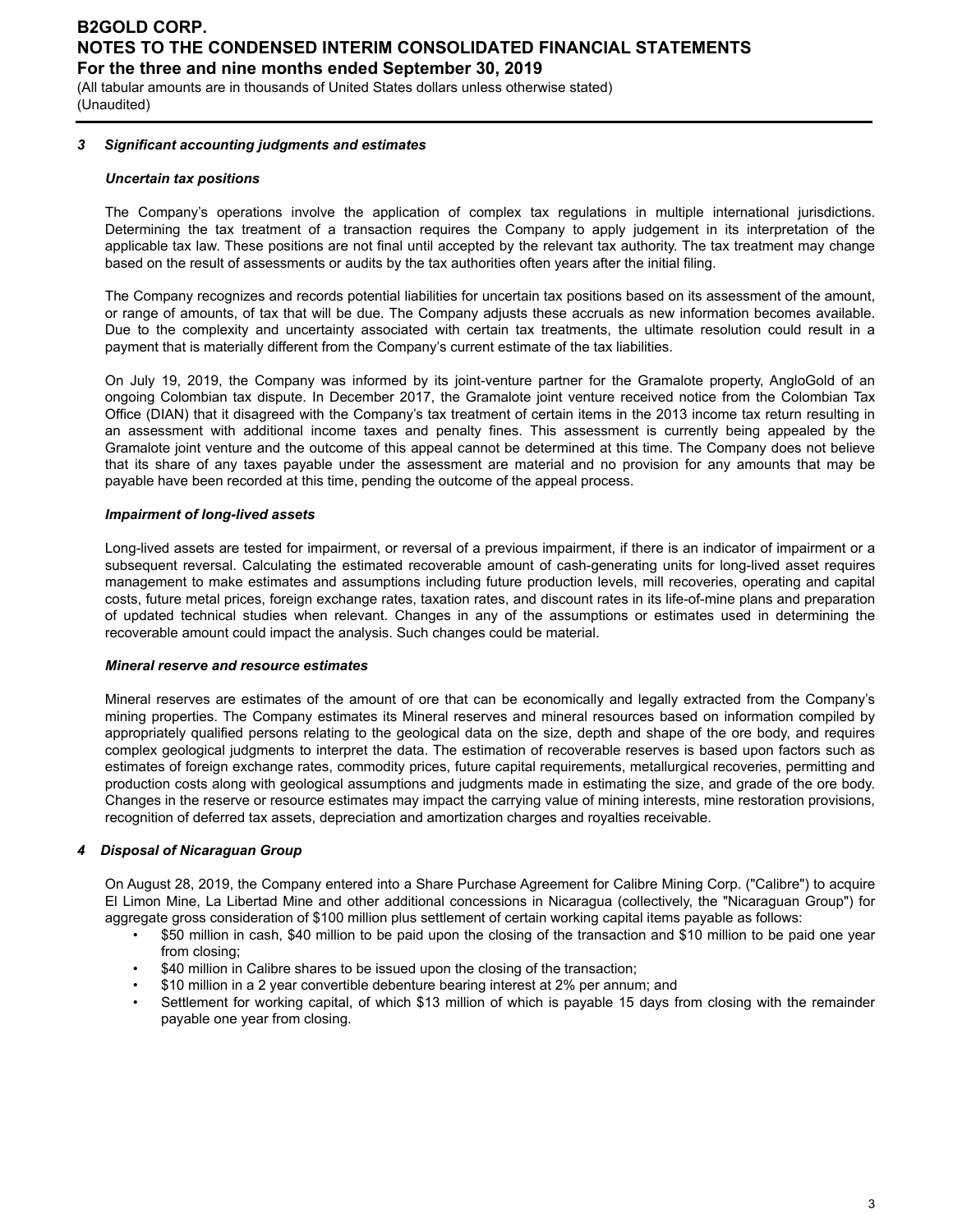(All tabular amounts are in thousands of United States dollars unless otherwise stated) (Unaudited)

In accordance with IFRS 5 *Non-current assets held for sale and discontinued operations*, the Nicaraguan Group meets the definition of an asset held for sale and has been accounted for as a disposal group held for sale at September 30, 2019 and as a discontinued operation for the three and nine months ended September 30, 2019 and 2018. The results of the Nicaraguan Group, as well as restated comparative periods, have been presented as discontinued operations in the Condensed Interim Consolidated Statement of Operations and the Condensed Interim Consolidated Statement of Cash Flows. The following outlines the operating results of the Nicaraguan Group for the period:

|                                                         | For the three<br>months ended<br>Sept. 30, 2019 | For the three<br>months ended<br>Sept. 30, 2018 | For the nine<br>months ended<br>Sept. 30, 2019 | For the nine<br>months ended<br>Sept. 30, 2018 |
|---------------------------------------------------------|-------------------------------------------------|-------------------------------------------------|------------------------------------------------|------------------------------------------------|
|                                                         | \$                                              | \$                                              | \$                                             | \$                                             |
| Gold revenue                                            | 71,333                                          | 43,811                                          | 152,049                                        | 132,435                                        |
| <b>Cost of sales</b>                                    |                                                 |                                                 |                                                |                                                |
| Production costs                                        | (39, 717)                                       | (33,603)                                        | (106, 390)                                     | (95, 307)                                      |
| Depreciation and depletion                              | (3, 448)                                        | (12, 381)                                       | (17, 685)                                      | (42, 852)                                      |
| Royalties and production taxes                          | (2,520)                                         | (1,481)                                         | (5, 496)                                       | (4,898)                                        |
| <b>Total cost of sales</b>                              | (45, 685)                                       | (47, 465)                                       | (129, 571)                                     | (143, 057)                                     |
| Gross profit (loss)                                     | 25,648                                          | (3,654)                                         | 22,478                                         | (10,622)                                       |
| General and administrative                              | (813)                                           | (1, 237)                                        | (3,013)                                        | (3,570)                                        |
| Share-based payments                                    | (336)                                           | (1,502)                                         | (1,827)                                        | (2,619)                                        |
| Impairment of long-lived assets                         |                                                 | (2,960)                                         |                                                | (2,960)                                        |
| (Provision for) recovery of non-recoverable input taxes | (4)                                             | 99                                              | (173)                                          | (1,402)                                        |
| Community relations                                     | (533)                                           | (662)                                           | (1, 512)                                       | (1,618)                                        |
| Foreign exchange losses                                 | (160)                                           | (21)                                            | (661)                                          | (270)                                          |
| Other                                                   | (293)                                           | (714)                                           | (410)                                          | (1,235)                                        |
| <b>Operating income (loss)</b>                          | 23,509                                          | (10, 651)                                       | 14,882                                         | (24, 296)                                      |
| Interest and financing expense                          | (248)                                           | (269)                                           | (872)                                          | (756)                                          |
| Other                                                   | 180                                             | (84)                                            | 83                                             | 4                                              |
| Income (loss) before taxes                              | 23,441                                          | (11,004)                                        | 14,093                                         | (25,048)                                       |
| Current income tax, withholding and other taxes expense | (3,827)                                         | (1, 383)                                        | (7, 558)                                       | (4, 116)                                       |
| Deferred income tax expense                             | (3,952)                                         | (10, 900)                                       | (3, 264)                                       | (9, 121)                                       |
| Net income (loss) from discontinued operations          | 15,662                                          | (23, 287)                                       | 3,271                                          | (38, 285)                                      |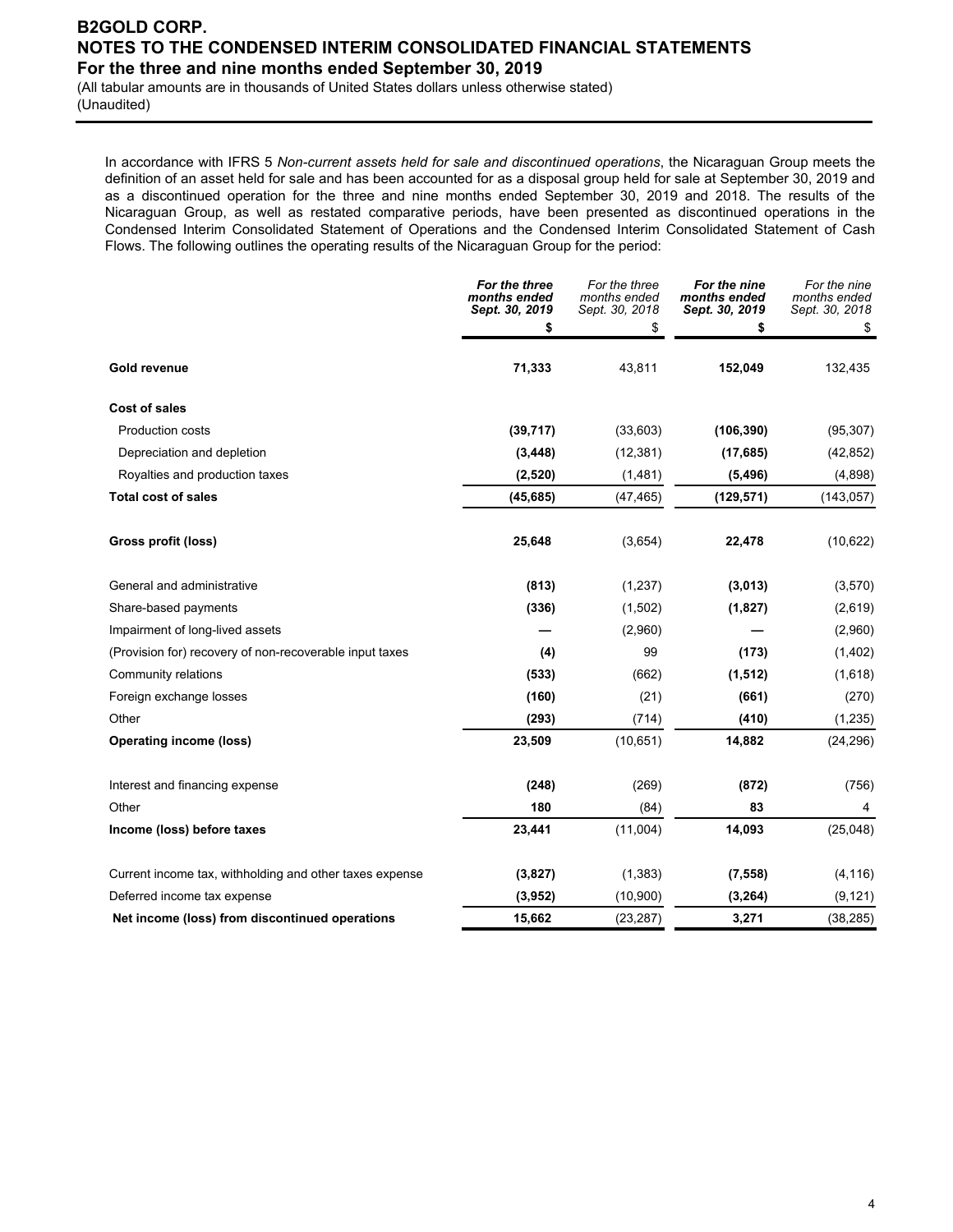(All tabular amounts are in thousands of United States dollars unless otherwise stated) (Unaudited)

The Nicaraguan Group is disclosed as assets held for sale at September 30, 2019 and as a result, Nicaraguan Group balances are presented as current assets held for sale and liabilities held for sale on the Condensed Interim Consolidated Balance Sheet. The following is a breakdown of the assets and liabilities of the Nicaraguan Group at September 30, 2019:

|                                                        | September 30, 2019 |
|--------------------------------------------------------|--------------------|
|                                                        | S                  |
|                                                        |                    |
| Cash and cash equivalents                              | 18,751             |
| Accounts receivable, prepaids and other                | 2,061              |
| Value-added and other tax receivables                  | 1,914              |
| Inventories                                            | 32,971             |
| Mining interests                                       | 125,409            |
| Other assets                                           | 613                |
| Total assets classified as held for sale               | 181,719            |
|                                                        |                    |
| Accounts payable and accrued liabilities               | 14,933             |
| Current income and other taxes payable                 | 2,346              |
| Current portion of long-term debt                      | 82                 |
| Current portion of mine restoration provisions         | 3,600              |
| Other current liabilities                              | 941                |
| Mine restoration provisions                            | 49,440             |
| Deferred income taxes                                  | 10,568             |
| Employee benefits obligation                           | 9,024              |
| Total liabilities associated with assets held for sale | 90,934             |
| Net assets classified as held for sale                 | 90,785             |
|                                                        |                    |

Subsequent to September 30, 2019, on October 15, 2019, the Company completed the sale of the Nicaraguan Group for estimated consideration measured at \$116 million including settlement for certain working capital items. The measurement of the consideration is broken down as follows:

- \$40 million payable in cash upon the closing of the transaction (paid subsequent to September 30, 2019);
- \$10 million deferred consideration payable one year from closing in either cash or shares measured at \$9 million after discounting using the Company's estimate of Calibre's borrowing rate of 9.75%.
- \$40 million in the form of 87,986,666 shares in Calibre (valued at Cdn. \$0.60 per share using a foreign exchange rate of Cdn.\$1.3199 to \$1) issued upon closing;
- \$10 million in a 2 year convertible debenture bearing interest at 2% per annum, convertible at the option of B2Gold at a conversion price equal to Cdn. \$0.75. The debenture is also convertible at the option of Calibre at a conversion price equal to Cdn. \$0.81 providing the ten day volume-weighted average share price of Calbire shares is above the conversion price. In either scenario, the number of shares to be issued is adjusted based on the US\$/Cdn\$ exchange rate on the conversion date; and
- \$19 million for the working capital settlement, \$13 million due 15 business days after closing (received subsequent to September 30, 2019) and \$6 million (\$5 million after discounting at the estimated borrowing rate of 9,75%) payable one year from closing. The working capital payment covers local cash, the book value of accounts receivable and prepaid expenses and the fair value of in-circuit, dore and bullion inventory.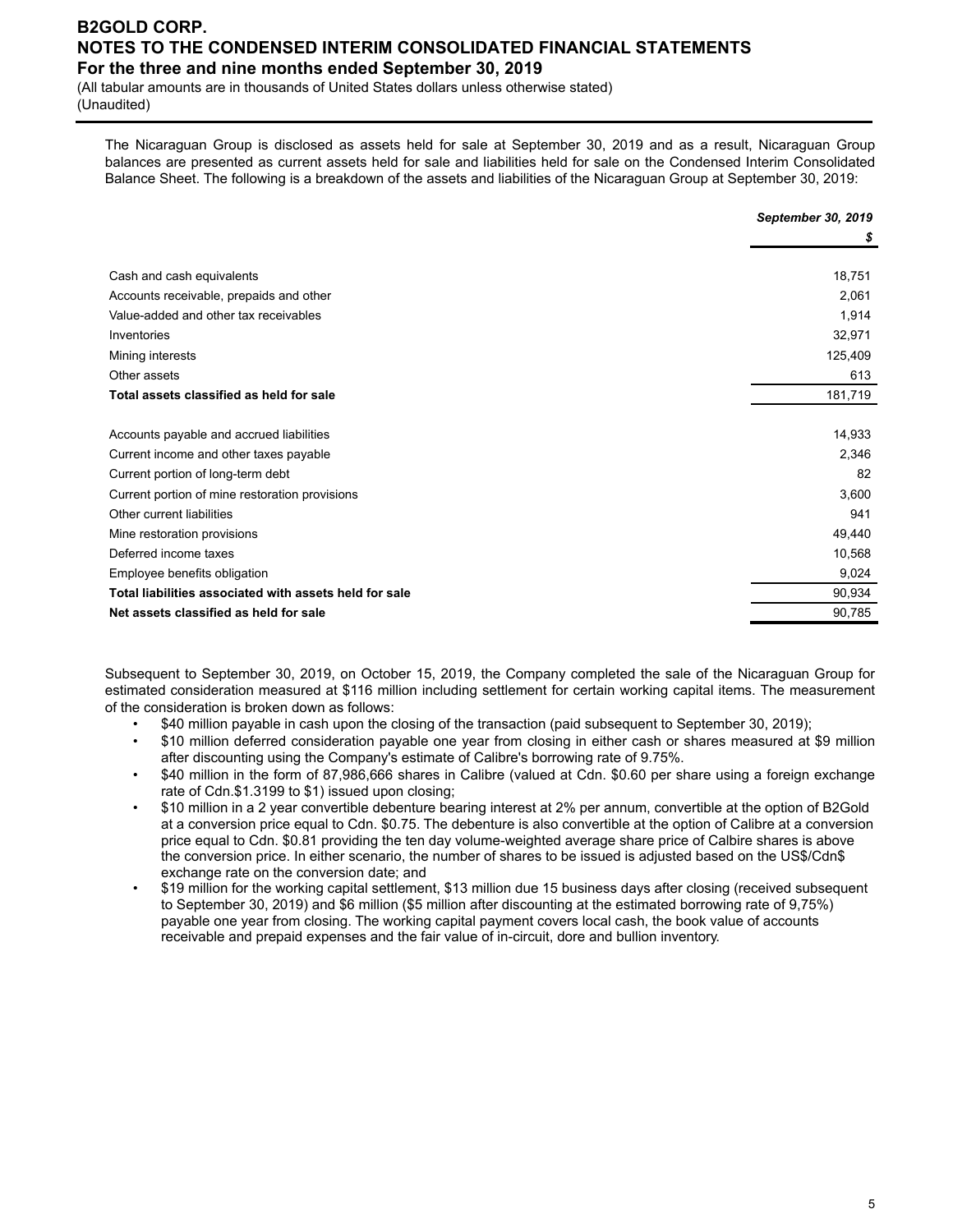(All tabular amounts are in thousands of United States dollars unless otherwise stated) (Unaudited)

The preliminary consolidated gain on the sale of the Nicaraguan Group is estimate to be \$40 million, as outlined below:

|                                                                             | \$        |
|-----------------------------------------------------------------------------|-----------|
| Proceeds from sale:                                                         |           |
| Cash consideration received on closing                                      | 40,000    |
| Common shares of Calibre                                                    | 39,997    |
| Cash consideration one year from closing, discounted at 9.75%               | 9,112     |
| Convertible debenture                                                       | 10,000    |
| Estimated working capital settlement, long-term portion discounted at 9.75% | 18,073    |
| <b>Estimated transaction costs</b>                                          | (1, 379)  |
|                                                                             | 115,803   |
| Total assets sold                                                           | 165,751   |
| Total liabilities sold                                                      | (90, 242) |
| Net assets sold                                                             | 75,509    |
| Preliminary gain on sale                                                    | 40,294    |
|                                                                             |           |

Under the terms of the agreement, the consideration is still being finalized and could be subject to change. Upon the closing of the transaction, the Company owned approximately 30.1% of the outstanding common shares of Calibre.

### *5 Inventories*

|                          | <b>September 30, 2019</b> | December 31, 2018 |  |
|--------------------------|---------------------------|-------------------|--|
|                          | S                         |                   |  |
|                          |                           |                   |  |
| Gold and silver bullion  | 35,787                    | 35,052            |  |
| In-process inventory     | 11,009                    | 16,345            |  |
| Ore stock-pile inventory | 62,211                    | 58,546            |  |
| Materials and supplies   | 95.561                    | 124,028           |  |
|                          | 204,568                   | 233,971           |  |

Ore stock-pile inventory includes amounts for the Fekola Mine of \$31 million (December 31, 2018 - \$37 million), for the Otjikoto Mine of \$28 million (December 31, 2018 – \$18 million), and for the Masbate Mine of \$3 million (December 31, 2018 - \$2 million).

#### *6 Long-term investments*

|                                  |        | September 30, 2019 |                   | December 31, 2018 |             |                   |
|----------------------------------|--------|--------------------|-------------------|-------------------|-------------|-------------------|
|                                  | Cost   | <b>AOCI</b>        | <b>Fair Value</b> | Cost              | <b>AOCI</b> | <b>Fair Value</b> |
| Calibre Mining Corp.             | 7.844  | (5, 423)           | 2,421             | 7.844             | (6, 395)    | 1,449             |
| RTG Mining Inc.                  | 13,400 | (12,682)           | 718               | 13,400            | (12,306)    | 1,094             |
| St. Augustine Gold & Copper Ltd. | 20,193 | (19,163)           | 1,030             | 20,193            | (19, 194)   | 999               |
| Libero Copper Corp.              | 632    | 586                | 1,218             | 632               | (22)        | 610               |
| Goldstone Resources Ltd.         | 20     | (17)               |                   | 20                | (17)        |                   |
| Balance, end of period           | 42,089 | (36, 699)          | 5,390             | 42,089            | (37, 934)   | 4,155             |
|                                  |        |                    |                   |                   |             |                   |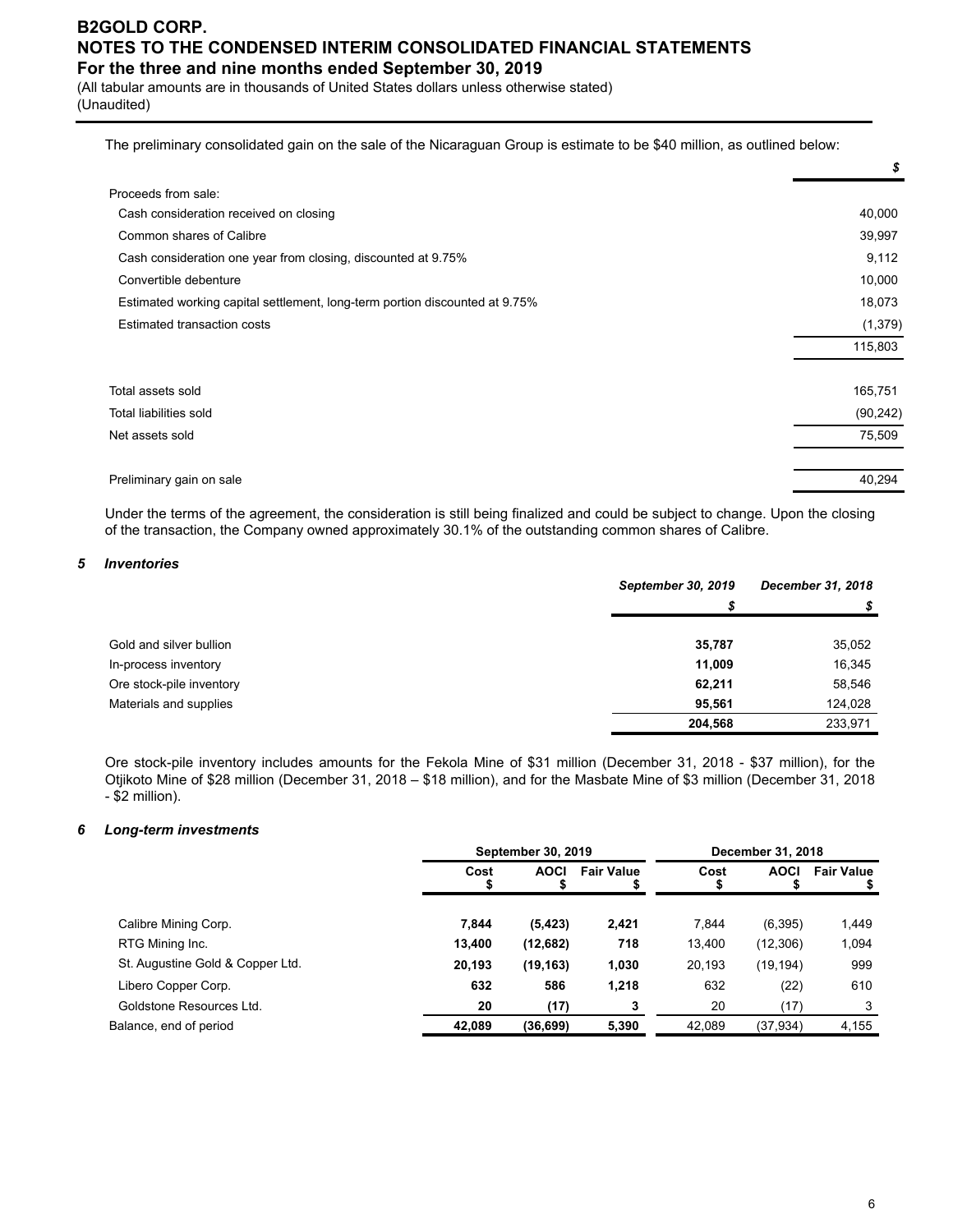(All tabular amounts are in thousands of United States dollars unless otherwise stated) (Unaudited)

### *7 Mining interests*

|                                                                       | September 30, 2019 | December 31, 2018 |
|-----------------------------------------------------------------------|--------------------|-------------------|
|                                                                       | \$                 |                   |
| Property, plant and equipment (depletable)                            |                    |                   |
| Fekola Mine, Mali                                                     |                    |                   |
| Cost                                                                  | 1,247,942          | 1,168,491         |
| Accumulated depreciation and depletion                                | (226, 901)         | (144, 335)        |
|                                                                       | 1,021,041          | 1,024,156         |
| Masbate Mine, Philippines                                             |                    |                   |
| Cost, net of impairment                                               | 710,105            | 681,509           |
| Accumulated depreciation and depletion                                | (283, 248)         | (248, 021)        |
|                                                                       | 426,857            | 433,488           |
| Otjikoto Mine, Namibia                                                |                    |                   |
| Cost                                                                  | 613,470            | 575,127           |
| Accumulated depreciation and depletion                                | (296, 107)         | (238, 579)        |
|                                                                       | 317,363            | 336,548           |
| Limon Mine, Nicaragua                                                 |                    |                   |
| Cost                                                                  |                    | 217,263           |
| Accumulated depreciation and depletion                                |                    | (149, 541)        |
|                                                                       |                    | 67,722            |
| Libertad Mine, Nicaragua                                              |                    |                   |
| Cost, net of impairment                                               |                    | 315,569           |
| Accumulated depreciation and depletion                                |                    | (295, 715)        |
|                                                                       |                    | 19,854            |
| Exploration and evaluation properties (non-depletable)                |                    |                   |
| Kiaka, Burkina Faso                                                   | 75,985             | 73,173            |
| Fekola Regional, Mali                                                 | 24,432             | 21,903            |
| Toega, Burkina Faso                                                   | 21,509             | 19,581            |
| Mocoa Royalty, Colombia                                               | 10,230             | 10,230            |
| Ondundu, Namibia                                                      | 9,184              | 8,273             |
| Finland Properties, Finland                                           | 6,521              | 5,947             |
| Other                                                                 | 17,690             | 13,542            |
|                                                                       | 165,551            | 152,649           |
| Corporate & other                                                     |                    |                   |
| Office, furniture and equipment, net                                  | 2,395              | 680               |
|                                                                       | 1,933,207          | 2,035,097         |
| Investments in joint ventures (accounted for using the equity method) |                    |                   |
| Gramalote, Colombia, net of impairment                                | 75,125             | 72,078            |
|                                                                       | 2,008,332          | 2,107,175         |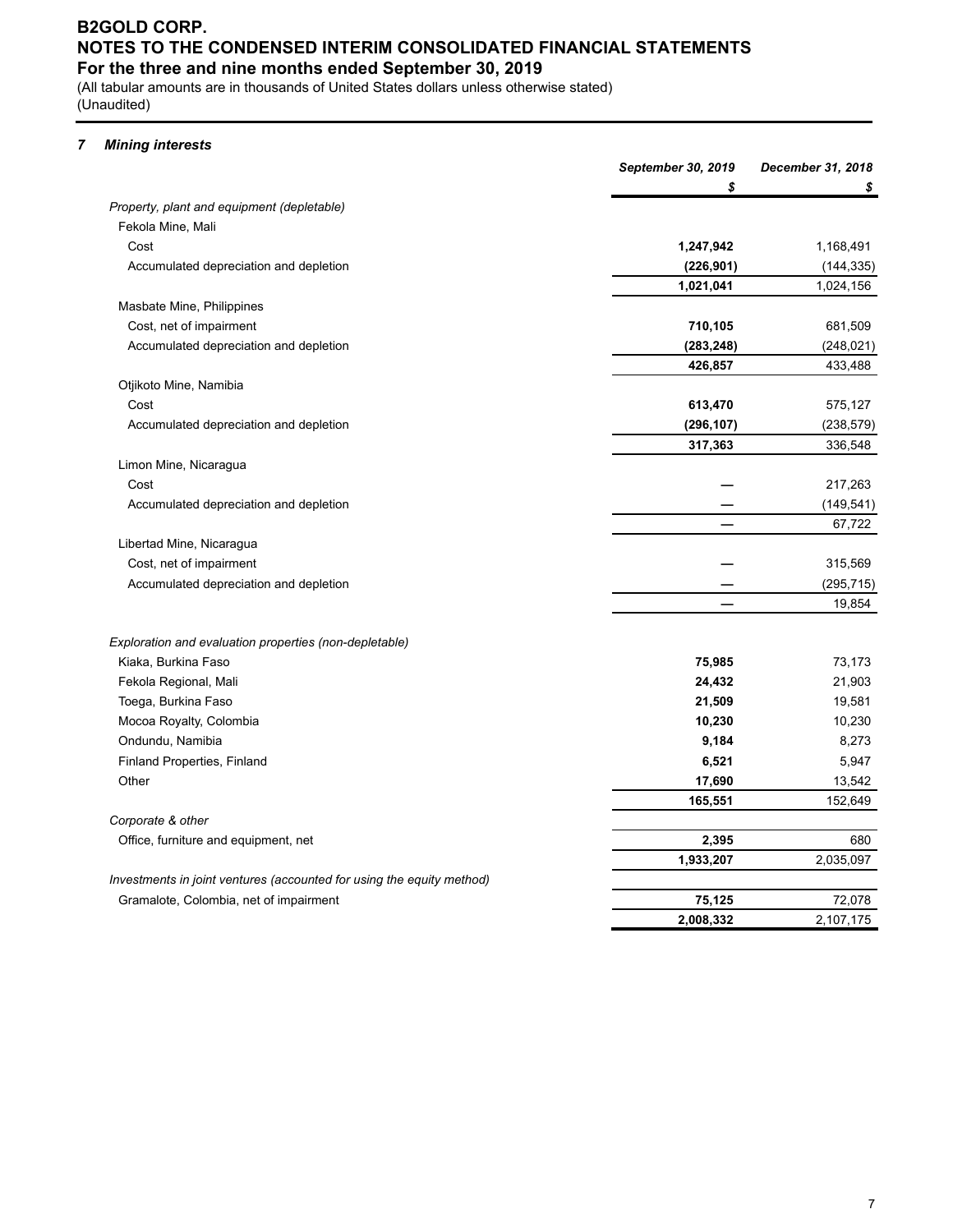(All tabular amounts are in thousands of United States dollars unless otherwise stated) (Unaudited)

#### *Nicaraguan Group impairment*

During the three months ended September 30, 2018, the Company completed its annual life-of-mine ("LoM") planning cycle. The Company determined that the previous impairment charge for El Limon Mine of \$16 million (\$23 million net of a deferred income tax recovery of \$7 million) had been fully reversed. This resulted in an impairment reversal of \$9 million (\$13 million net of a \$4 million deferred income tax expense) after taking into account depreciation that would have been taken on the impaired assets. In addition, the Company determined that La Libertad Mine had been further impaired as a result of delays in permitting the Jabali Antenna Open Pit. As a result, a \$16 million impairment charge was recorded in the statement of operations. As the sale of the Nicaraguan Group was considered held for sale at September 30, 2019 (see Note 4) these amounts have been included within the results of discountinued operations for the three and nine months ended September 30, 2018.

#### *Mocoa*

During the nine months ended September 30, 2018, the Company made the decision to dispose of its interest in the Mocoa property. As a result, the property was written down to its estimated fair value of \$11 million and impairment losses totalling \$18 million were recognized in net income.

#### *Fekola*

During the three months ended September 30, 2018, the Company transferred ownership of 20% of Fekola SA to the State of Mali. The first non-participating 10% of the State of Mali's ownership entitles it to an annual priority dividend equivalent to 10% of calendar net income of Fekola SA (the "Priority Dividend"). This Priority Dividend is accounted for as an income tax in accordance with IAS 12, Income Taxes. The second fully participating 10% of the State of Mali's interest entitles it to ordinary dividends payable on the same basis as any ordinary dividends declared and payable to the Company for its 80% interest. Ordinary dividends are not payable by Fekola SA until the Fekola intercompany loans, including funds advanced for mine construction plus interest have been repaid to B2Gold in full.

The State of Mali's purchase of the additional 10% participating interest did not result in a change in control and, accordingly, the Company accounted for this transaction within equity in accordance with IFRS 10, Consolidated financial statements.

#### *8 Other assets*

|                                             | September 30, 2019 | December 31, 2018 |
|---------------------------------------------|--------------------|-------------------|
|                                             |                    |                   |
|                                             |                    |                   |
| Low-grade stockpile                         | 22,972             | 18,237            |
| Debt service reserve accounts (Note 9)      | 11,515             | 13,736            |
| <b>Reclamation deposits</b>                 | 5,588              | 2,485             |
| Loan receivable, including accrued interest | 3,255              | 5,053             |
| Other                                       | 796                | 840               |
|                                             | 44,126             | 40,351            |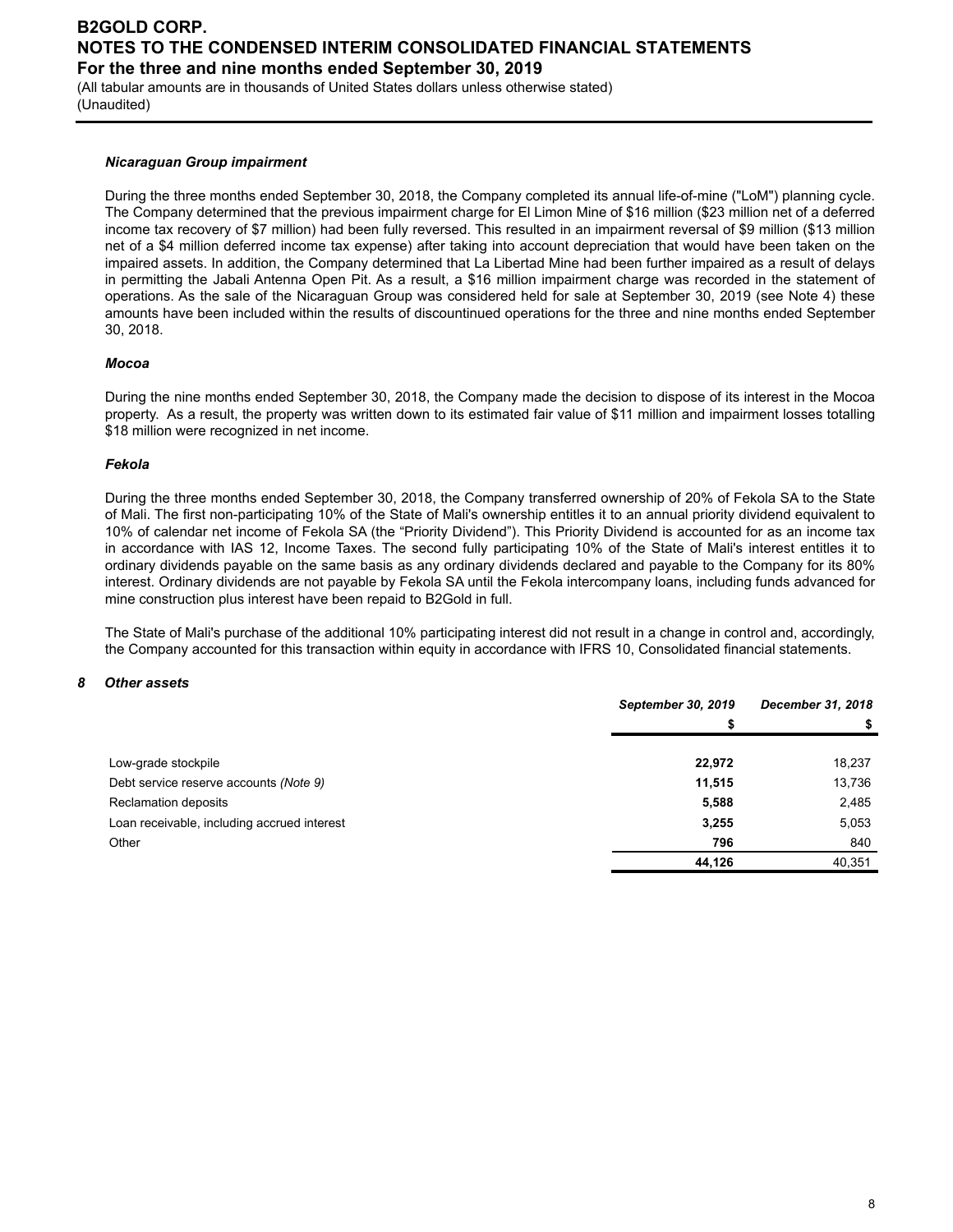(All tabular amounts are in thousands of United States dollars unless otherwise stated) (Unaudited)

### *9 Long-term debt*

|                                                                         | September 30, 2019 | December 31, 2018 |
|-------------------------------------------------------------------------|--------------------|-------------------|
|                                                                         | \$                 | \$                |
| Revolving credit facility:                                              |                    |                   |
| Principal amount                                                        | 300,000            | 400,000           |
| Less: unamortized transaction costs                                     | (8, 286)           | (4, 178)          |
|                                                                         | 291,714            | 395,822           |
| Equipment loans/finance lease obligations:                              |                    |                   |
| Fekola equipment loan facility (net of unamortized transaction costs)   | 45,619             | 57,242            |
| Masbate equipment loan facility (net of unamortized transaction costs)  | 11,657             | 13,071            |
| Otjikoto equipment loan facility (net of unamortized transaction costs) | 7,028              | 10,816            |
| Lease liabilities                                                       | 10,175             | 2,186             |
| Nicaraguan equipment loans                                              |                    | 398               |
|                                                                         | 74,479             | 83,713            |
|                                                                         | 366,193            | 479,535           |
| Less: current portion                                                   | (25, 835)          | (25,008)          |
|                                                                         | 340,358            | 454,527           |

The changes in debt balances during the nine months ended September 30, 2019 are as follows:

|                                                                         | credit facility | <b>Equipment</b><br>loans | Lease<br>liabilities | equipment<br>loans | <b>Total</b> |
|-------------------------------------------------------------------------|-----------------|---------------------------|----------------------|--------------------|--------------|
|                                                                         |                 | S                         |                      |                    |              |
| Balance at December 31, 2018                                            | 395,822         | 81,129                    | 2,186                | 398                | 479,535      |
| Adoption of IFRS 16 (Note 2)                                            |                 |                           | 7,535                |                    | 7,535        |
| <b>Drawdowns</b>                                                        |                 | 3,463                     |                      |                    | 3,463        |
| Lease liabilities incurred                                              |                 |                           | 2,219                |                    | 2,219        |
| Debt repayments                                                         | (100,000)       | (18, 233)                 | (2, 143)             | (316)              | (120, 692)   |
| Foreign exchange gains                                                  |                 | (2,503)                   | (34)                 |                    | (2, 537)     |
| Deferred transaction costs incurred                                     | (5, 574)        |                           |                      |                    | (5, 574)     |
| Non-cash interest and financing<br>expense                              | 1,466           | 448                       | 412                  |                    | 2,326        |
| Reclassification to liabilities associated<br>with assets held for sale |                 |                           |                      | (82)               | (82)         |
| Balance at September 30, 2019                                           | 291,714         | 64,304                    | 10,175               |                    | 366,193      |
| Less current portion                                                    |                 | (22, 786)                 | (3,049)              |                    | (25, 835)    |
|                                                                         | 291,714         | 41,518                    | 7,126                |                    | 340,358      |

#### *Revolving credit facility*

On May 10, 2019, the Company entered into a revised revolving credit facility ("RCF") agreement with its existing syndicate of banks plus one new lender. The maximum available for drawdown under the facility was increased from \$500 million to \$600 million with an accordion feature, available on the receipt of additional binding commitments, for a further \$200 million.

The revised RCF bears interest on a sliding scale of between LIBOR plus 2.125% to 2.75% based on the Company's consolidated net leverage ratio. Commitment fees for the undrawn portion of the facility are also on a similar sliding scale basis of between 0.478% and 0.619%. The term of the revised RCF is four years, maturing on May 9, 2023.

The Company has provided security on the RCF in the form of a general security interest over the Company's assets and pledges creating a charge over the shares of certain of the Company's direct and indirect subsidiaries. In connection with the existing RCF, the Company must also maintain certain net tangible worth and ratios for leverage and interest coverage. As at September 30, 2019, the Company was in compliance with these debt covenants.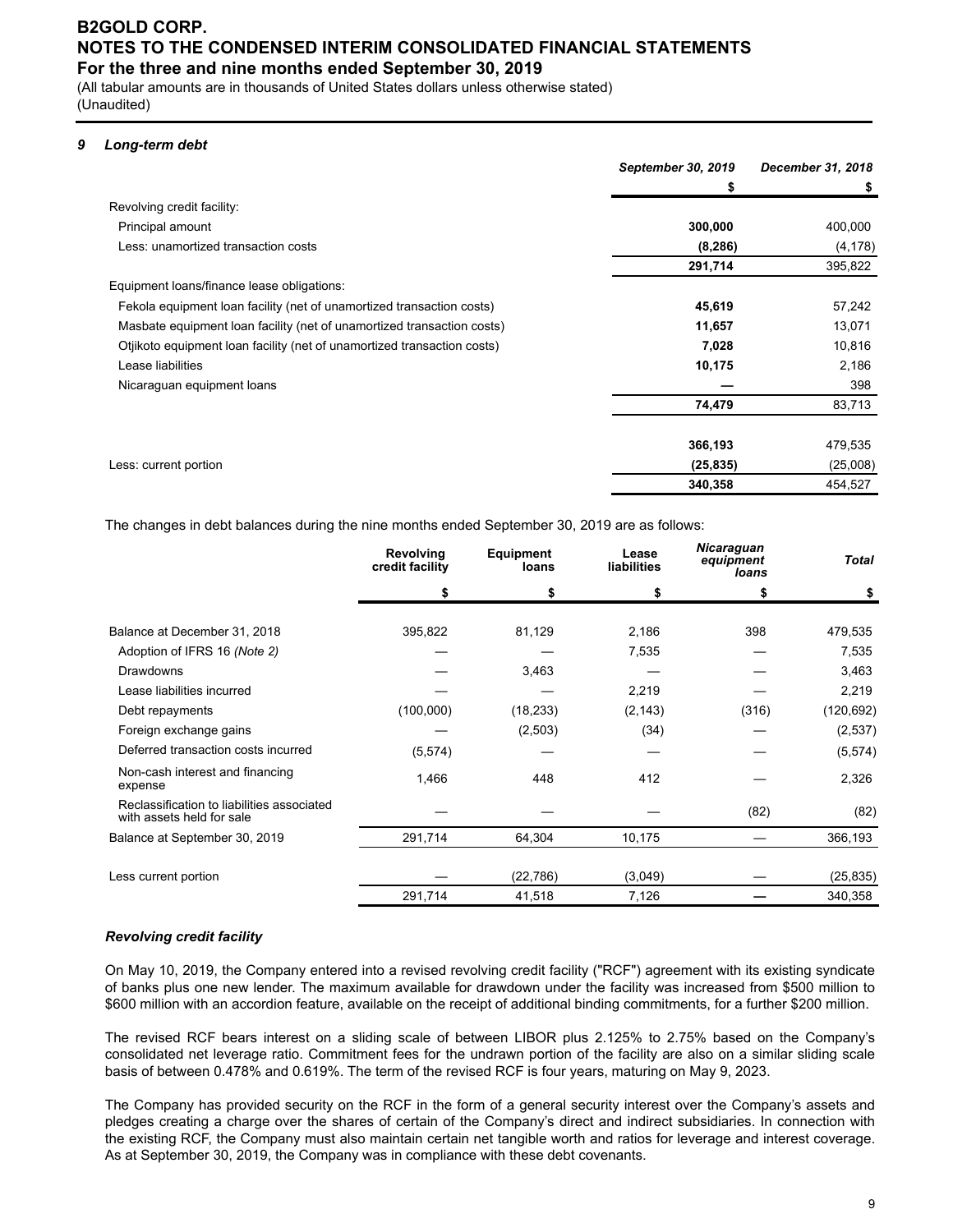(All tabular amounts are in thousands of United States dollars unless otherwise stated) (Unaudited)

As at September 30, 2019, the Company had drawn down \$300 million under the \$600 million revised RCF, leaving an undrawn and available balance of \$300 million.

#### *Fekola equipment loan facility*

During the nine months ended September 30, 2019, the Company drew down the final Euro \$2 million (\$2 million equivalent) under the facility. The Company is required to maintain a deposit in a debt service reserve account ("DSRA") equal at all times to the total of the principal, interest and other payments that become payable over the next six month period. At September 30, 2019, the balance in the DSRA was Euro 8 million (\$9 million equivalent).

#### *Otjikoto equipment loan facility*

The Company is required to maintain a deposit in a DSRA equal at all times to the total of the principal, interest and other payments that become payable over the next six month period. At September 30, 2019, the balance in the DSRA was \$2 million.

#### *Masbate equipment loan facility*

During the nine months ended September 30, 2019, the Company drew down the final \$1 million under the facility.

#### *10 Share capital*

The Company's authorized share capital consists of an unlimited number of common shares and an unlimited number of preferred shares. As at September 30, 2019, the Company had 1,025,751,636 common shares outstanding, including 1,705,000 common shares being held in trust under the Company's Incentive Plan. No preferred shares were outstanding.

For the three and nine months ended September 30, 2019, share-based payments expense relating to the vesting of stock options, was \$1 million and \$8 million, respectively, (2018 - \$6 million and \$11 million, respectively) net of \$0 million and \$1 million, respectively, (2018 - \$1 million and \$2 million, respectively) capitalized to mining interests and \$1 million and \$2 million, respectively, (2018 - \$2 million and \$3 million, respectively) included in the results of discontinued operations (Note 4).

For the three and nine months ended September 30, 2019, the Company issued 15 million and 30 million shares, respectively, for proceeds of \$35 million and \$62 million, respectively, upon the exercise of stock options.

During the three and nine months ended September 30, 2019, 1 million and 2 million options, respectively, were granted. As at September 30, 2019, 38 million stock options were outstanding.

A summary of changes to stock options outstanding:

|                                   | <b>Number of</b><br>outstanding<br>options<br>('000's) | Weighted-average<br>exercise price<br>$(in$ Cdn. $$)$ |
|-----------------------------------|--------------------------------------------------------|-------------------------------------------------------|
|                                   |                                                        |                                                       |
| Outstanding at December 31, 2018  | 67,632                                                 | 2.96                                                  |
| Granted                           | 1,590                                                  | 3.68                                                  |
| Exercised                         | (30, 691)                                              | 2.74                                                  |
| Forfeited or expired              | (730)                                                  | 3.42                                                  |
| Outstanding at September 30, 2019 | 37,801                                                 | 3.15                                                  |

For the three and nine months ended September 30, 2019, share-based payments expense, relating to the vesting of restricted share units ("RSUs"), was \$1 million and \$4 million, respectively, (2018 - \$1 million and \$2 million, respectively).

During the three and nine months ended September 30, 2019, 0 million and 3 million RSUs, respectively, were granted to employees of the Company. As at September 30, 2019, 4 million RSUs were outstanding.

During the three and nine months ended September 30, 2019, 10,000 and 337,000 deferred share units ("DSUs") were issued, respectively, to Directors of the Company. As at September 30, 2019, 853,000 DSUs were outstanding.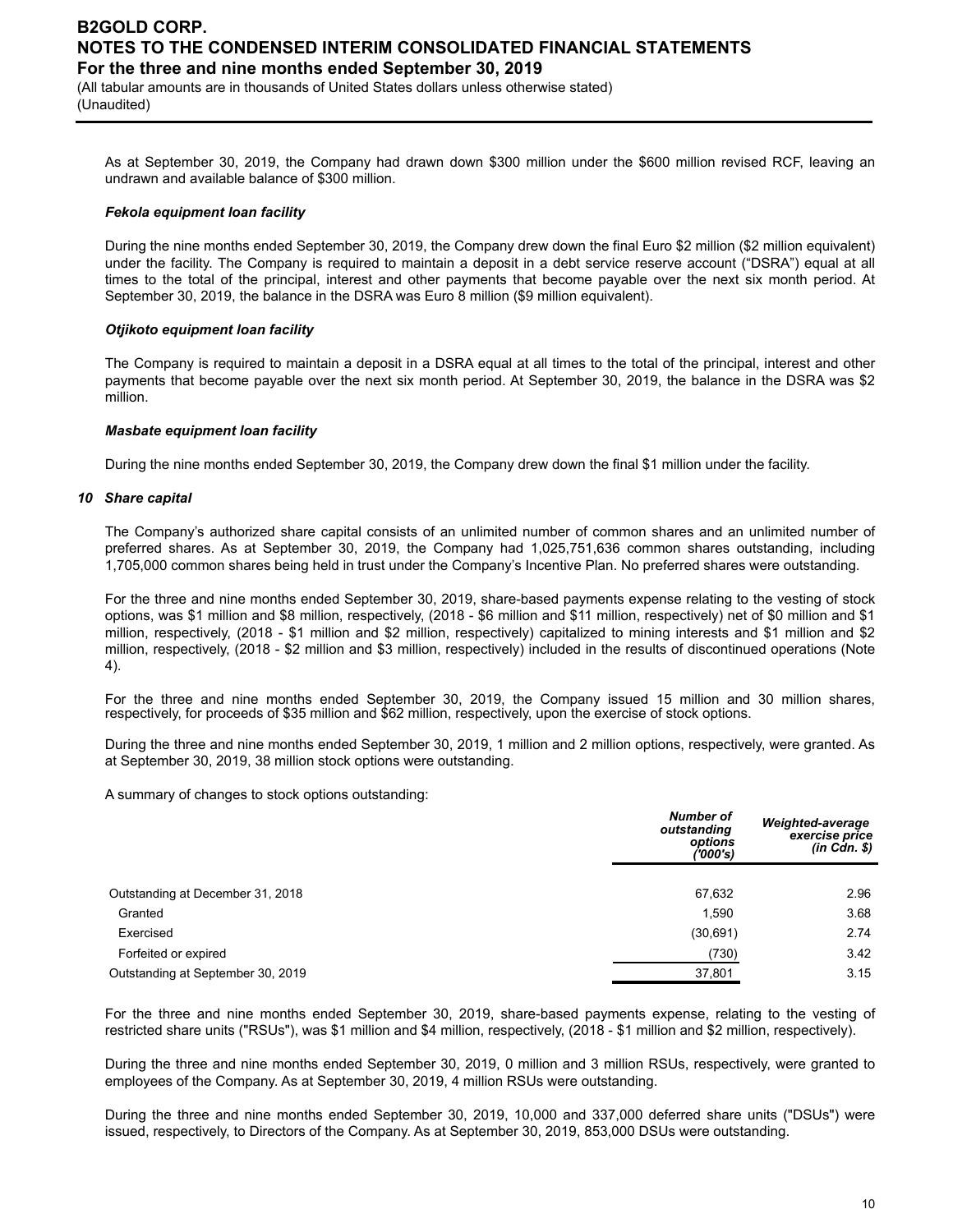(All tabular amounts are in thousands of United States dollars unless otherwise stated) (Unaudited)

### *Earnings per share*

The following is the calculation of net income from continuing operations and diluted net income from continuing operations attributable to shareholders of the Company for the period:

|                                                                                                | For the three<br>months ended<br>Sept. 30, 2019 |         | For the three<br>months ended<br>Sept. 30, 2018 |          | For the nine<br>months ended<br>Sept. 30, 2019 |           | For the nine<br>months ended<br>Sept. 30, 2018 |          |
|------------------------------------------------------------------------------------------------|-------------------------------------------------|---------|-------------------------------------------------|----------|------------------------------------------------|-----------|------------------------------------------------|----------|
| Net income from continuing operations                                                          | \$                                              | 49.921  | \$                                              | 39.323   | \$                                             | 130.157   | \$                                             | 133,082  |
| Non-controlling interests                                                                      |                                                 | (9,814) |                                                 | (5, 438) |                                                | (17, 460) |                                                | (6, 911) |
| Net income from continuing operations (attributable to<br>shareholders of the Company)         | \$                                              | 40,107  | \$                                              | 33.885   | \$                                             | 112.697   | \$                                             | 126,171  |
| Dilutive impact of unrealized gain on fair value of convertible<br>notes                       |                                                 |         |                                                 |          |                                                |           |                                                | (10,651) |
| Diluted net income from continuing operations (attributable to<br>shareholders of the Company) | ¢<br>₽                                          | 40,107  | \$                                              | 33,885   | \$                                             | 112.697   | S                                              | 115,520  |

The following is the calculation of diluted net income attributable to shareholders of the Company for the period:

|                                                                            | For the three<br>months ended<br>Sept. 30, 2019 |        | For the three<br>months ended<br>Sept. 30, 2018 |    |         | For the nine<br>months ended<br>Sept. 30, 2019 | For the nine<br>months ended<br>Sept. 30, 2018 |  |
|----------------------------------------------------------------------------|-------------------------------------------------|--------|-------------------------------------------------|----|---------|------------------------------------------------|------------------------------------------------|--|
| Net income for the period (attributable to shareholders of the<br>Company) | \$                                              | 55.769 | \$<br>10.598                                    | \$ | 115.968 | \$                                             | 87,886                                         |  |
| Dilutive impact of unrealized gain on fair value of convertible<br>notes   |                                                 |        |                                                 |    |         |                                                | (10, 651)                                      |  |
| Diluted net income (attributable to shareholders of the<br>Company)        | S                                               | 55.769 | \$<br>10.598                                    | S  | 115.968 | S                                              | 77,235                                         |  |

The following is the calculation of diluted weighted average number of common shares outstanding for the period:

|                                                                                | For the three<br>months ended<br>Sept. 30, 2019 | For the three<br>months ended<br>Sept. 30, 2018 | For the nine<br>months ended<br>Sept. 30, 2019 | For the nine<br>months ended<br>Sept. 30, 2018 |
|--------------------------------------------------------------------------------|-------------------------------------------------|-------------------------------------------------|------------------------------------------------|------------------------------------------------|
| Basic weighted average number of common shares<br>outstanding (in thousands)   | 1.019.307                                       | 988.795                                         | 1.009.753                                      | 985,226                                        |
| Effect of dilutive securities:                                                 |                                                 |                                                 |                                                |                                                |
| Convertible notes                                                              |                                                 |                                                 |                                                | 65.798                                         |
| Stock options                                                                  | 11.013                                          | 10.194                                          | 8.181                                          | 12,417                                         |
| Restricted share units                                                         | 981                                             | 358                                             | 672                                            | 460                                            |
| Diluted weighted average number of common shares<br>outstanding (in thousands) | 1,031,301                                       | 999.347                                         | 1.018.606                                      | 1.063.901                                      |

The following is the basic and diluted earnings per share from continuing operations:

|                                                                                                | For the three<br>months ended<br>Sept. 30, 2019 |      | For the three<br>months ended<br>Sept. 30, 2018 |      | For the nine<br>months ended<br>Sept. 30, 2019 |      | For the nine<br>months ended<br>Sept. 30, 2018 |      |
|------------------------------------------------------------------------------------------------|-------------------------------------------------|------|-------------------------------------------------|------|------------------------------------------------|------|------------------------------------------------|------|
| Earnings per share from continuing operations<br>(attributable to shareholders of the Company) |                                                 |      |                                                 |      |                                                |      |                                                |      |
| Basic                                                                                          |                                                 | 0.04 |                                                 | 0.03 |                                                | 0.11 |                                                | 0.13 |
| <b>Diluted</b>                                                                                 |                                                 | 0.04 |                                                 | 0.03 | \$                                             | 0.11 | £.                                             | 0.11 |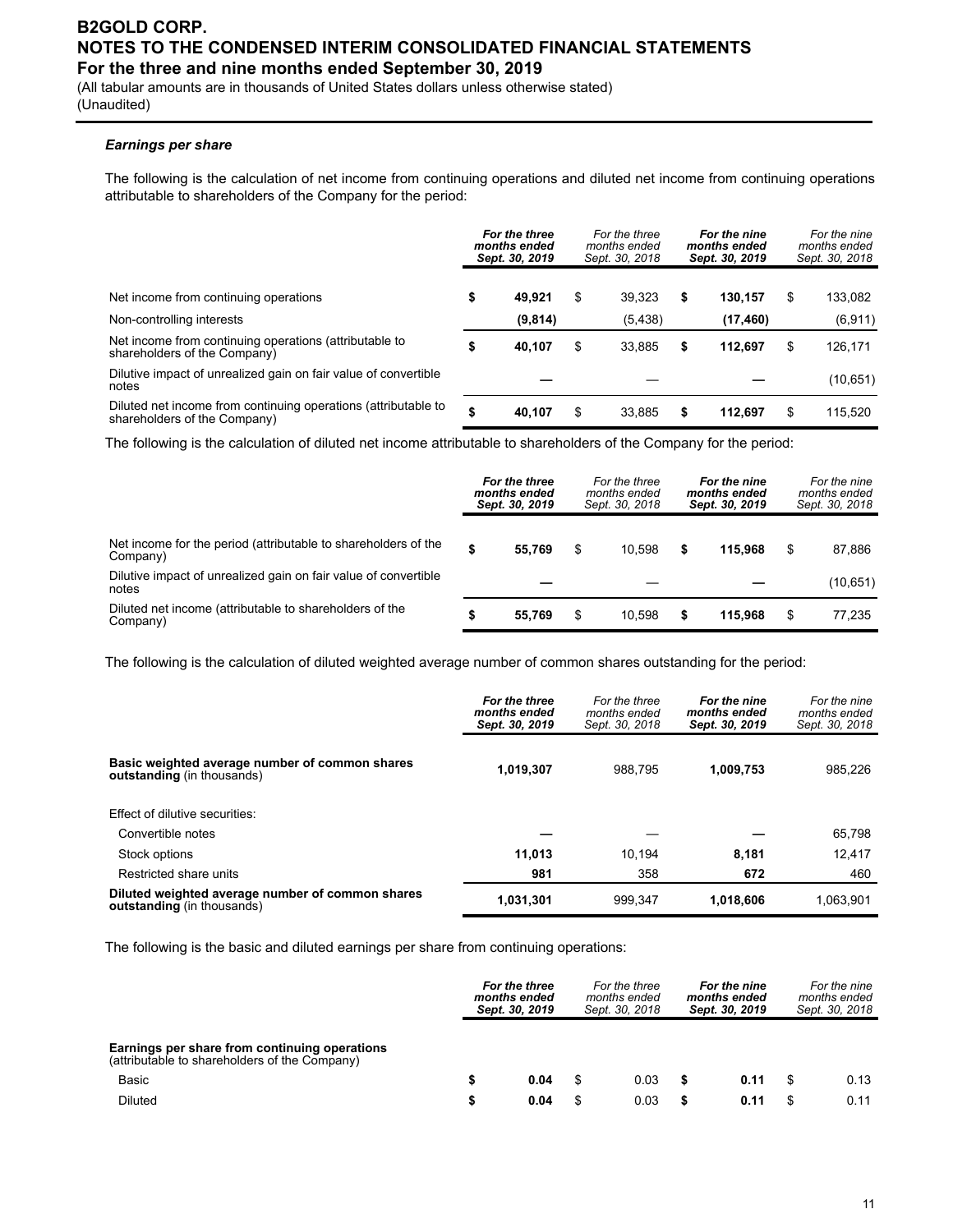(All tabular amounts are in thousands of United States dollars unless otherwise stated) (Unaudited)

The following is the basic and diluted earnings per share:

|                                                                                                       | For the three<br>months ended<br>Sept. 30, 2019 |              |          |              |        | For the three<br>months ended<br>Sept. 30, 2018 |    | For the nine<br>months ended<br>Sept. 30, 2019 | For the nine<br>months ended<br>Sept. 30, 2018 |  |  |
|-------------------------------------------------------------------------------------------------------|-------------------------------------------------|--------------|----------|--------------|--------|-------------------------------------------------|----|------------------------------------------------|------------------------------------------------|--|--|
| <b>Earnings per share</b> (attributable to shareholders of the<br>Company)<br>Basic<br><b>Diluted</b> | S<br>S                                          | 0.05<br>0.05 | \$<br>\$ | 0.01<br>0.01 | S<br>S | 0.11<br>0.11                                    | \$ | 0.09<br>0.07                                   |                                                |  |  |

### *11 Prepaid Sales*

During the nine months ended September 30, 2019, the Company delivered 25,282 ounces into contracts valued at \$30 million. As the Company physically delivered ounces into the contracts, the portion of the Prepaid Sales relating to the delivered ounces was recognized as gold revenue in the Condensed Interim Consolidated Statement of Operations during the period.

As at September 30, 2019, Company had delivered into all of its Prepaid Sales contracts and had no contracts outstanding.

### *12 Derivative Financial instruments*

### *Fuel derivatives*

During the nine months ended September 30, 2019, the Company entered into additional forward contracts for the purchase of 24,852,000 litres of gas oil and additional collar contracts for 37,374,000 litres of fuel oil and 12,878,000 litres of gas oil with settlements scheduled between August 2019 and October 2021. These derivative instruments were not designated as hedges by the Company and are being recorded at fair value through profit and loss ("FVTPL").

The following is a summary, by maturity dates, of the Company's fuel derivatives contracts outstanding as at September 30, 2019:

|                       | 2019       | 2020       | 2021       | <b>Total</b> |
|-----------------------|------------|------------|------------|--------------|
| Forward - fuel oil:   |            |            |            |              |
| Litres (thousands)    | 7,878      | 16,438     |            | 24,316       |
| Average strike price  | \$<br>0.32 | \$<br>0.33 | \$         | \$<br>0.33   |
| Forward - gas oil:    |            |            |            |              |
| Litres (thousands)    | 9,915      | 21,908     | 1,717      | 33,540       |
| Average strike price  | \$<br>0.47 | \$<br>0.49 | \$<br>0.49 | \$<br>0.48   |
| Forward - diesel:     |            |            |            |              |
| Litres (thousand)     | 539        | 1,599      |            | 2,138        |
| Average strike price  | \$<br>0.53 | \$<br>0.57 | \$         | \$<br>0.56   |
| Collars - fuel oil:   |            |            |            |              |
| Litres (thousand)     | 3,922      | 19,783     | 11,055     | 34,760       |
| Average ceiling price | \$<br>0.29 | \$<br>0.26 | \$<br>0.26 | \$<br>0.26   |
| Average floor price   | \$<br>0.42 | \$<br>0.39 | \$<br>0.39 | \$<br>0.39   |
| Collars - gas oil:    |            |            |            |              |
| Litres (thousand)     |            | 6,439      | 6,439      | 12,878       |
| Average ceiling price | \$         | \$<br>0.40 | \$<br>0.40 | \$<br>0.40   |
| Average floor price   | \$         | \$<br>0.57 | \$<br>0.57 | \$<br>0.57   |

The unrealized fair value of these contracts at September 30, 2019 was \$(4) million.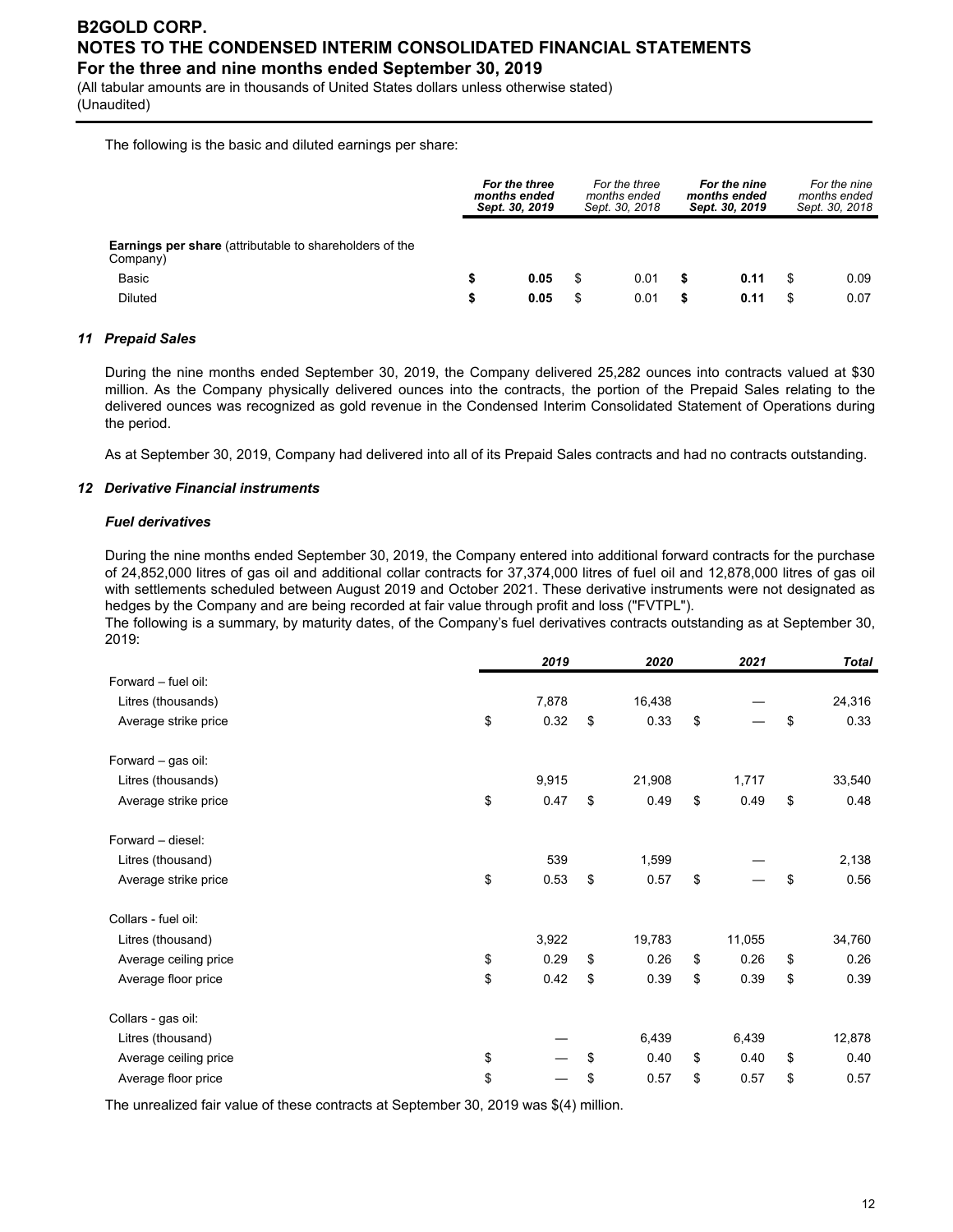(All tabular amounts are in thousands of United States dollars unless otherwise stated) (Unaudited)

### *Interest Rate Swaps*

On January 24, 2019, the Company entered into a series of interest swaps with a notional amount of \$125 million with settlements scheduled between April 2019 and July 2021. Under these contracts, the Company receives a floating rate equal to the 3 month United States dollar LIBOR rate and pays a fixed rate of between 2.36% and 2.67%. These derivative instruments were not designated as hedges by the Company and are being recorded at FVTPL. The unrealized fair value of these contracts at September 30, 2019 was \$(2) million.

### *13 Financial Instruments*

The Company's financial assets and liabilities are classified based on the lowest level of input significant to the fair value measurement based on the fair value hierarchy:

Level 1 – quoted prices in active markets for identical assets or liabilities;

Level 2 – inputs other than quoted prices included in Level 1 that are observable for the asset or liability, either directly (i.e. as prices) or indirectly (i.e. derived from prices); and

Level 3 – inputs for the asset or liability that are not based on observable market data.

As at September 30, 2019, the Company's financial assets and liabilities that are measured and recognized at fair value on a recurring basis are categorized as follows:

| As at December 31, 2018 |
|-------------------------|
| Level 2                 |
| S                       |
|                         |
|                         |
| (1,837)                 |
| 740                     |
|                         |

The fair value of the Company's long-term investments were determined using market quotes from an active market for each investment.

The fair value of the fuel derivative contracts and interest rate swaps were determined using prevailing market rates for instruments with similar characteristics.

The fair value of the Company's other financial instruments approximate their carrying value.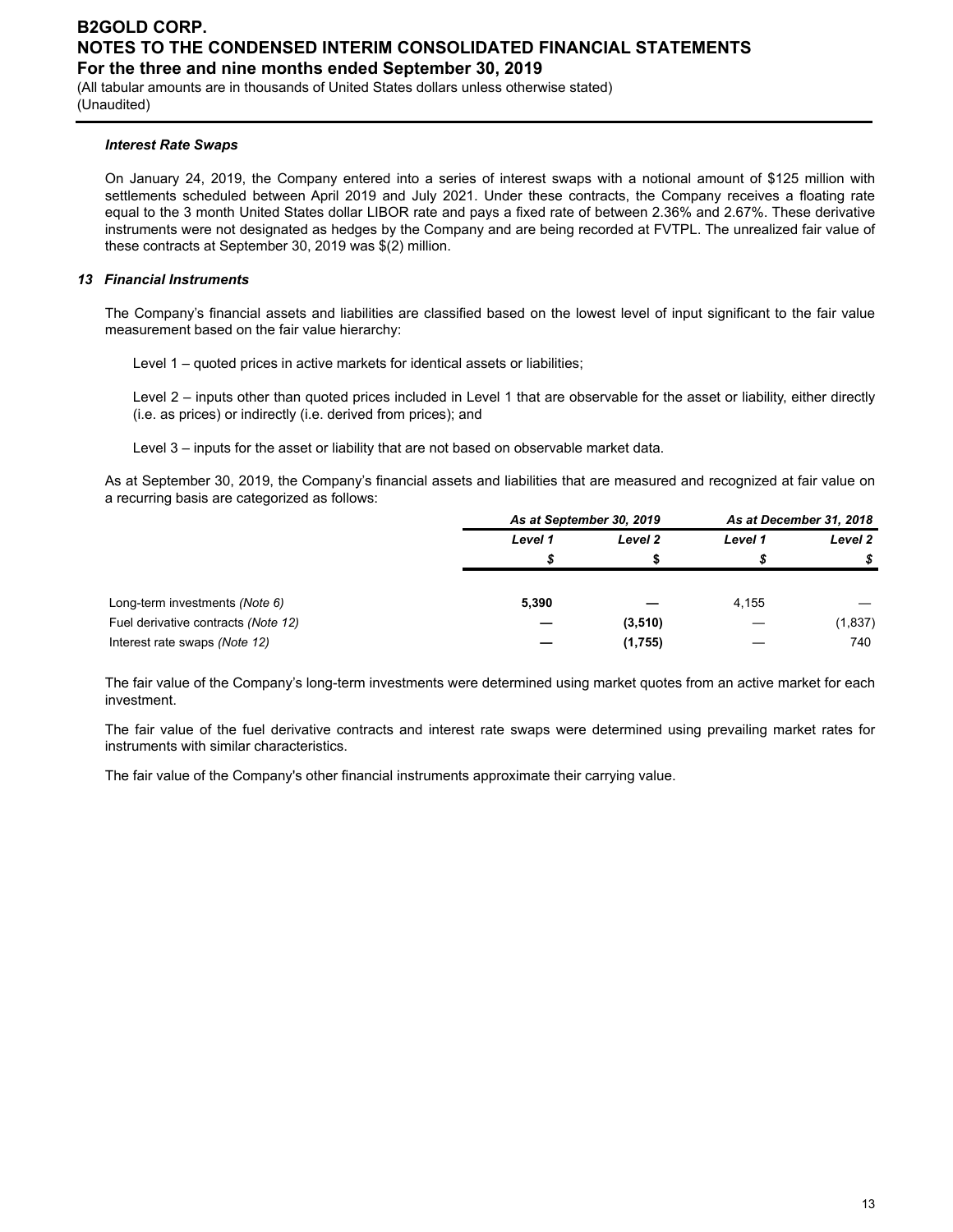(All tabular amounts are in thousands of United States dollars unless otherwise stated) (Unaudited)

### *14 Income and other taxes*

Income tax expense differs from the amount that would result from applying the Canadian federal and provincial income tax rates to earnings from operations before taxes. These differences result from the following items:

|                                                   | For the three<br>months ended<br>Sept. 30, 2019 | For the three<br>months ended<br>Sept. 30, 2018 | For the nine<br>months ended<br>Sept. 30, 2019 | For the nine<br>months ended<br>Sept. 30, 2018 |
|---------------------------------------------------|-------------------------------------------------|-------------------------------------------------|------------------------------------------------|------------------------------------------------|
|                                                   | \$                                              | \$                                              | \$                                             | \$                                             |
|                                                   |                                                 |                                                 |                                                |                                                |
| Income from continuing operations before taxes    | 104,286                                         | 72,167                                          | 245,313                                        | 245,574                                        |
| Canadian federal and provincial income tax rates  | 27.00 %                                         | 27.00 %                                         | 27.00 %                                        | 27.00 %                                        |
| Income tax expense at statutory rates             | 28,157                                          | 19,485                                          | 66,235                                         | 66,305                                         |
| Increase (decrease) attributable to:              |                                                 |                                                 |                                                |                                                |
| Effects of different foreign statutory tax rates  | 7,615                                           | 2                                               | 10,133                                         | 8,443                                          |
| Non-deductible expenditures                       | 5,461                                           | 9,817                                           | 19,212                                         | 22,267                                         |
| Losses for which no tax benefit has been recorded | 5,089                                           | 3,911                                           | 12,372                                         | 4,896                                          |
| Benefit of optional tax deductions                | (3, 280)                                        | (4,097)                                         | (9,034)                                        | (9, 129)                                       |
| Withholding tax                                   | 1,328                                           | 2,153                                           | 5,040                                          | 6,148                                          |
| Change due to foreign exchange                    | 10,154                                          | 1,367                                           | 12,521                                         | 12,138                                         |
| Amounts (over) under provided in prior years      | (159)                                           | 144                                             | (1, 323)                                       | 255                                            |
| Changes in estimates of deferred tax assets       |                                                 | 62                                              |                                                | 1,169                                          |
| Income tax expense                                | 54,365                                          | 32,844                                          | 115,156                                        | 112,492                                        |
| Current income tax, withholding and other taxes   | 34,681                                          | 25,065                                          | 84,373                                         | 85,064                                         |
| Deferred income tax expense                       | 19,684                                          | 7,779                                           | 30,783                                         | 27,428                                         |
| Income tax expense                                | 54,365                                          | 32,844                                          | 115,156                                        | 112,492                                        |

Included in current income tax expense for the three and nine months ended September 30, 2019 is \$5 million and \$14 million, respectively, (2018 - \$4 million and \$14 million, respectively) related to the State of Mali's 10% priority dividend on its free carried interest in the Fekola Mine. This priority dividend is accounted for as an income tax in accordance with IAS 12, *Income Taxes.*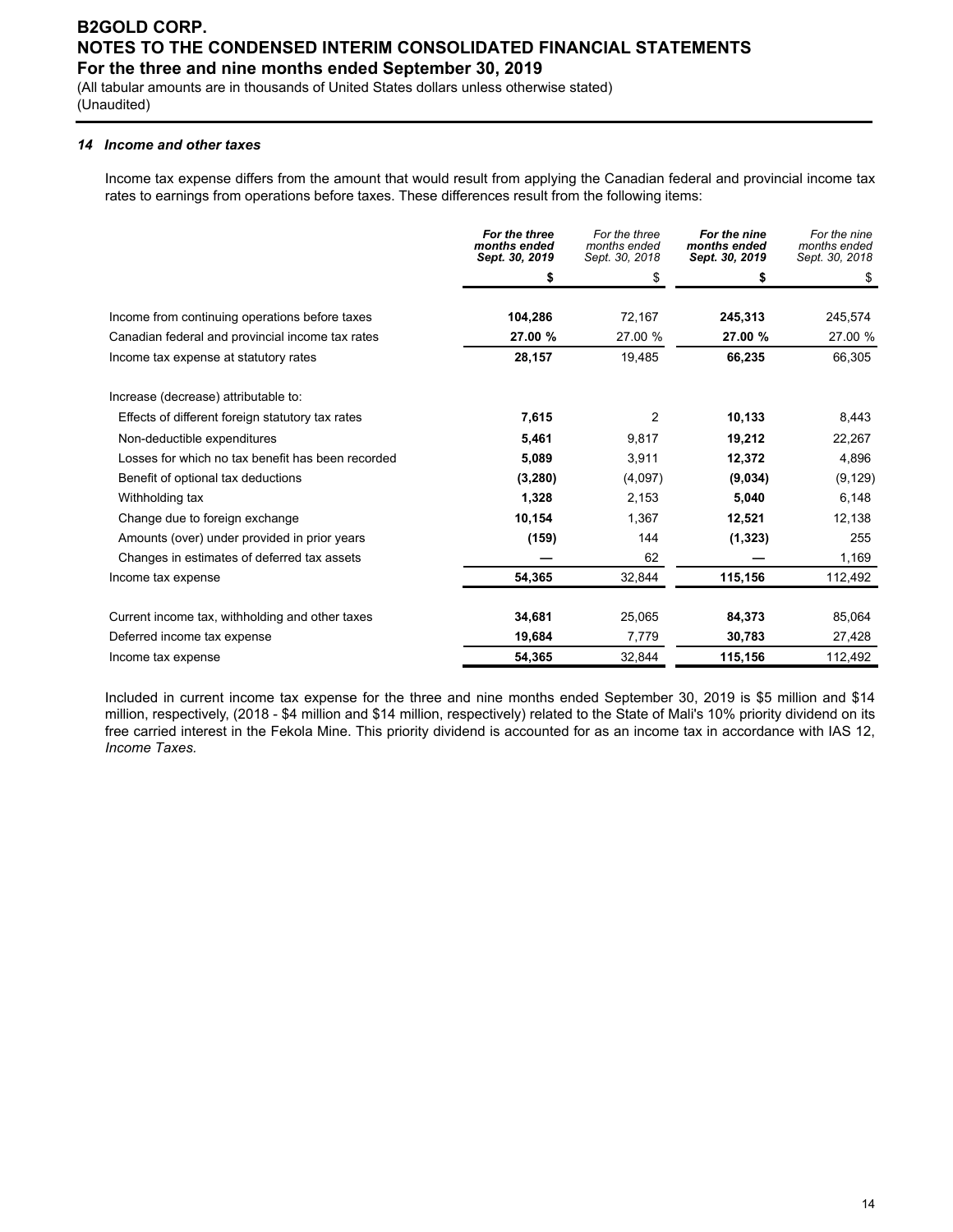(All tabular amounts are in thousands of United States dollars unless otherwise stated) (Unaudited)

### *15 Supplementary cash flow information*

Supplementary disclosure of cash flow information is provided in the tables below:

### *Non-cash charges (credits):*

|                                                           | For the three<br>months ended<br>Sept. 30, 2019 | For the three<br>months ended<br>Sept. 30, 2018 | For the nine<br>months ended<br>Sept. 30, 2019 | For the nine<br>months ended<br>Sept. 30, 2018 |
|-----------------------------------------------------------|-------------------------------------------------|-------------------------------------------------|------------------------------------------------|------------------------------------------------|
|                                                           |                                                 | S                                               |                                                | \$                                             |
|                                                           |                                                 |                                                 |                                                |                                                |
| Depreciation and depletion                                | 65,977                                          | 69,736                                          | 183,589                                        | 188,986                                        |
| Delivery into prepaid sales (Note 11)                     |                                                 | (15,000)                                        | (30,000)                                       | (45,000)                                       |
| Interest and financing expense                            | 6,363                                           | 6,568                                           | 19,607                                         | 20,914                                         |
| Unrealized loss (gain) on fair value of convertible notes |                                                 | 1,441                                           |                                                | (10, 651)                                      |
| Share-based payments (Note 10)                            | 3,414                                           | 7,920                                           | 13,450                                         | 13,763                                         |
| Unrealized loss (gain) on derivative instruments          | 4,999                                           | (2,269)                                         | 4,168                                          | (8,269)                                        |
| Impairment of long-lived assets (Note 7)                  |                                                 |                                                 |                                                | 18,186                                         |
| Provision for (recovery of) non-recoverable input taxes   | 185                                             | (1, 459)                                        | (370)                                          | (1,068)                                        |
| Deferred income tax expense (Note 14)                     | 19,684                                          | 7,779                                           | 30,783                                         | 27,428                                         |
| Write-down of mineral property interests                  | 972                                             | 499                                             | 2,324                                          | 499                                            |
| Other                                                     | (365)                                           | 882                                             | (3,032)                                        | (228)                                          |
|                                                           | 101,229                                         | 76,097                                          | 220,519                                        | 204,560                                        |

### *Changes in non-cash working capital:*

|                                          | For the three<br>months ended<br>Sept. 30, 2019 | For the three<br>months ended<br>Sept. 30, 2018 | For the nine<br>months ended<br>Sept. 30, 2019 | For the nine<br>months ended<br>Sept. 30, 2018 |
|------------------------------------------|-------------------------------------------------|-------------------------------------------------|------------------------------------------------|------------------------------------------------|
|                                          |                                                 |                                                 |                                                | \$                                             |
| Accounts receivable and prepaids         | (3,073)                                         | 2,548                                           | (10, 897)                                      | 1,927                                          |
| Value-added and other tax receivables    | 685                                             | 3,082                                           | (1,886)                                        | 5,176                                          |
| Inventories                              | (7, 128)                                        | 1,718                                           | (9, 817)                                       | (33, 197)                                      |
| Accounts payable and accrued liabilities | (1,745)                                         | (2, 561)                                        | (9,911)                                        | (7,869)                                        |
| Current income and other taxes payable   | (2,772)                                         | 12.457                                          | (12, 261)                                      | 50.020                                         |
|                                          | (14, 033)                                       | 17.244                                          | (44, 772)                                      | 16.057                                         |

### *Other exploration and development:*

|                                 | For the three<br>months ended<br>Sept. 30, 2019 | For the three<br>months ended<br>Sept. 30, 2018 | For the nine<br>months ended<br>Sept. 30, 2019 | For the nine<br>months ended<br>Sept. 30, 2018 |
|---------------------------------|-------------------------------------------------|-------------------------------------------------|------------------------------------------------|------------------------------------------------|
|                                 |                                                 |                                                 |                                                |                                                |
|                                 |                                                 |                                                 |                                                |                                                |
| Fekola Mine, exploration        | (2,580)                                         | (5,091)                                         | (10, 890)                                      | (12, 131)                                      |
| Masbate Mine, exploration       | (1,030)                                         | (1,253)                                         | (3,095)                                        | (3,470)                                        |
| Otjikoto Mine, exploration      | (803)                                           | (314)                                           | (1,667)                                        | (1,311)                                        |
| Fekola Regional, exploration    | (1, 134)                                        | (652)                                           | (2,082)                                        | (5,854)                                        |
| Toega Project, exploration      | (815)                                           | (1, 419)                                        | (1,968)                                        | (6, 357)                                       |
| Kiaka Project, exploration      | (622)                                           | (301)                                           | (2, 544)                                       | (1,625)                                        |
| Ondundu Project, exploration    | (174)                                           | (553)                                           | (911)                                          | (1,505)                                        |
| Finland Properties, exploration | (296)                                           | (651)                                           | (574)                                          | (1,905)                                        |
| Other                           | (3, 568)                                        | (901)                                           | (6, 475)                                       | (3,072)                                        |
|                                 | (11, 022)                                       | (11, 135)                                       | (30, 206)                                      | (37, 230)                                      |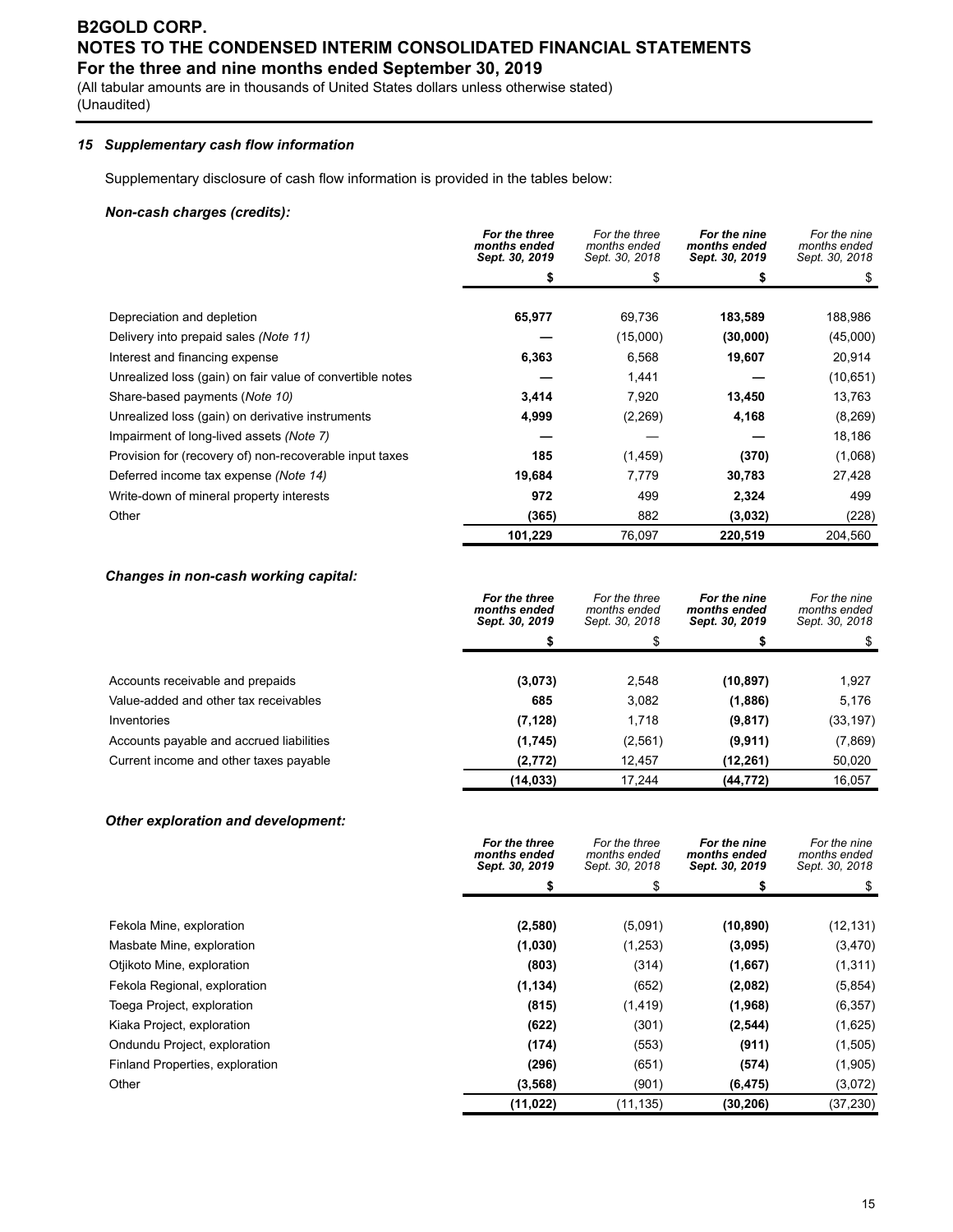(All tabular amounts are in thousands of United States dollars unless otherwise stated) (Unaudited)

### *Non-cash investing and financing activities:*

|                                                                            | For the three<br>months ended<br>Sept. 30, 2019 | For the three<br>months ended<br>Sept. 30, 2018 | For the nine<br>months ended<br>Sept. 30, 2019 | For the nine<br>months ended<br>Sept. 30, 2018 |
|----------------------------------------------------------------------------|-------------------------------------------------|-------------------------------------------------|------------------------------------------------|------------------------------------------------|
|                                                                            |                                                 | \$                                              |                                                |                                                |
|                                                                            |                                                 |                                                 |                                                |                                                |
| Interest on loan to non-controlling interest                               | 877                                             | 501                                             | 2,603                                          | 501                                            |
| Share-based payments, capitalized to mineral property<br>interests         | 210                                             | 1.055                                           | 1.152                                          | 1,561                                          |
| Change in current liabilities relating to mineral property<br>expenditures | (308)                                           | (5, 176)                                        | (354)                                          | (15,526)                                       |
| Foreign exchange gain on Fekola equipment loan facility                    | 2.086                                           | 401                                             | 2.503                                          | 2,537                                          |

For the three and nine ended September 30, 2019, the Company paid \$19 million and \$71 million, respectively, of income taxes in cash (2018 - \$4 million and \$23 million, respectively).

#### *16 Segmented Information*

The Company's reportable operating segments include its mining operations, namely the Fekola, Masbate, Otjikoto, Libertad, and Limon mines. The "Other Mineral Properties" segment consists of the Company's interests in mineral properties which are at various stages of exploration and development. The "Corporate and Other" segment includes corporate operations.

The Company's segments are summarized in the following tables:

|                           |                       |                 |                  |                      |                         | For the three months ended September 30, 2019 |                      |                               |           |
|---------------------------|-----------------------|-----------------|------------------|----------------------|-------------------------|-----------------------------------------------|----------------------|-------------------------------|-----------|
|                           | Fekola<br><b>Mine</b> | Masbate<br>Mine | Otiikoto<br>Mine | Limon<br><b>Mine</b> | Libertad<br><b>Mine</b> | Other<br><b>Mineral</b><br><b>Properties</b>  | Corporate<br>& Other | Discont.<br><b>Operations</b> | Total     |
|                           | \$                    | S               | \$               | \$                   |                         |                                               | \$                   | S                             | \$        |
|                           |                       |                 |                  |                      |                         |                                               |                      |                               |           |
| External gold revenue     | 161,523               | 76,068          | 73,192           | 32,628               | 38,705                  |                                               |                      | (71, 333)                     | 310,783   |
| Intersegment gold revenue |                       |                 |                  |                      |                         |                                               |                      |                               |           |
| Production costs          | 39,253                | 30,126          | 21,147           | 14,520               | 25,197                  |                                               | —                    | (39, 717)                     | 90,526    |
| Depreciation & depletion  | 29,056                | 11,992          | 24,929           | 2,339                | 1,109                   |                                               | 249                  | (3, 448)                      | 66,226    |
| Net income (loss)         | 45,254                | 20,810          | 8,490            | 7,792                | 7,925                   | (2,208)                                       | (22, 480)            |                               | 65,583    |
| Capital expenditures      | 33.184                | 5.755           | 10.752           | 12.704               | 2.763                   | 7,990                                         | 92                   |                               | 73,240    |
| Total assets              | 1.179.707             | 521.285         | 439.096          | 114.879              | 66.140                  | 244.612                                       | 75.708               | --                            | 2,641,427 |
|                           |                       |                 |                  |                      |                         |                                               |                      |                               |           |

|  |  | For the three months ended September 30, 2018 |  |
|--|--|-----------------------------------------------|--|
|  |  |                                               |  |

| Fekola<br>Mine | Masbate<br><b>Mine</b> | <b>Otiikoto</b><br><b>Project</b> | Limon<br>Mine | Libertad<br><b>Mine</b> | Other<br><b>Mineral</b><br><b>Properties</b> | Corporate<br>& Other | Discont.<br><b>Operations</b> | <b>Total</b> |
|----------------|------------------------|-----------------------------------|---------------|-------------------------|----------------------------------------------|----------------------|-------------------------------|--------------|
| \$             | \$                     | \$                                | \$            | \$                      | \$                                           | \$                   | \$                            | \$           |
|                |                        |                                   |               |                         |                                              |                      |                               |              |
| 151.628        | 78.756                 | 50.246                            | 2.245         | 25.980                  | $\overline{\phantom{m}}$                     | 15.000               | (43, 811)                     | 280.044      |
|                |                        | –                                 | 13,424        | 2,162                   |                                              | (15, 586)            |                               |              |
| 46,321         | 33,119                 | 20,126                            | 12,685        | 20,918                  |                                              |                      | (33, 603)                     | 99,566       |
| 33,198         | 16,239                 | 20,299                            | 3,994         | 8,387                   |                                              | 64                   | (12, 381)                     | 69,800       |
| 37,393         | 18,376                 | (1, 254)                          | (1,657)       | (21, 567)               | 29                                           | (15, 284)            |                               | 16,036       |
| 22,219         | 13,349                 | 12,061                            | 5,842         | 3,674                   | 6,231                                        | 6                    |                               | 63,382       |
| 1.196.565      | 504.980                | 430.452                           | 82,810        | 89.964                  | 226.539                                      | 316.285              |                               | 2.847.595    |
|                |                        |                                   |               |                         |                                              |                      |                               |              |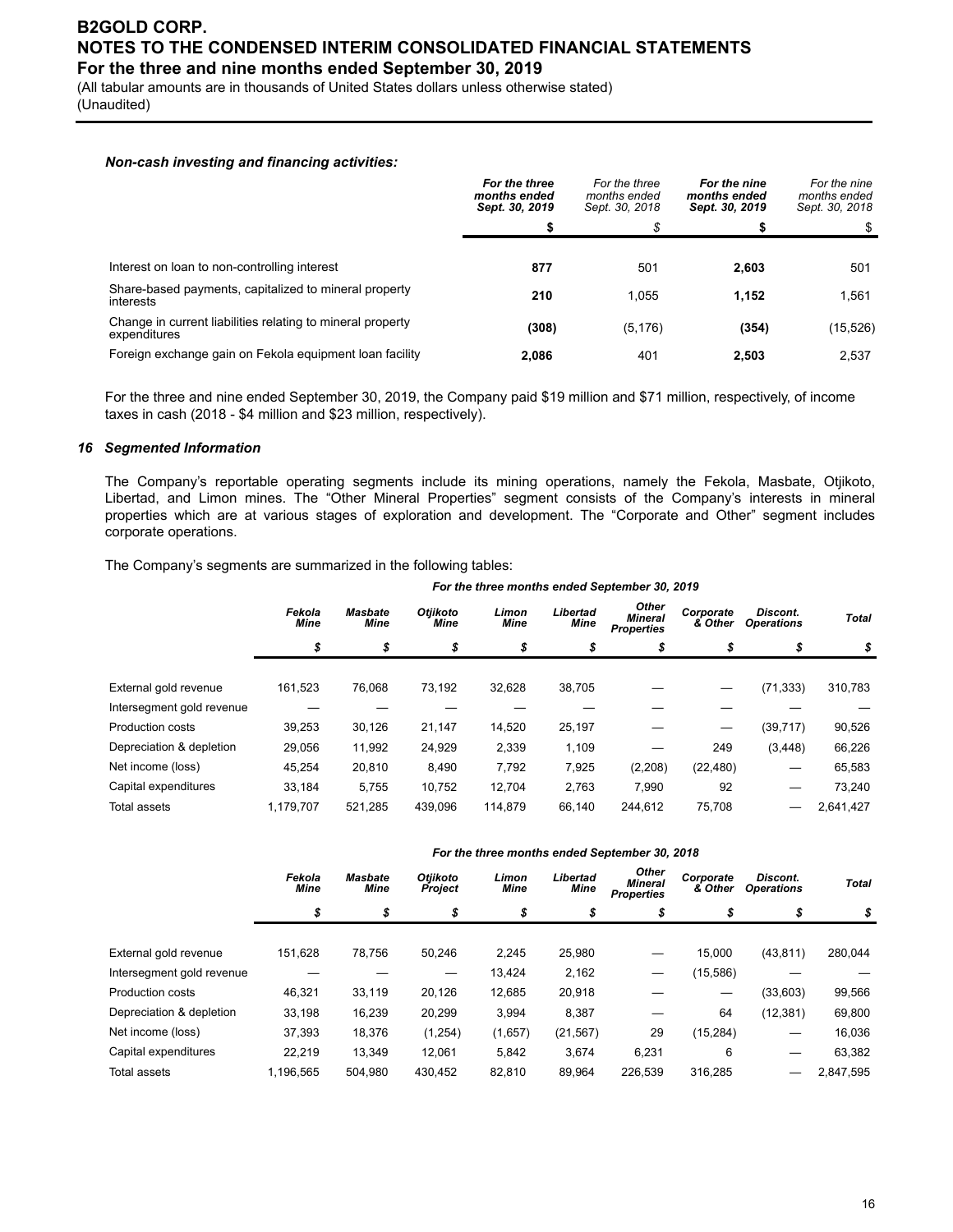(All tabular amounts are in thousands of United States dollars unless otherwise stated) (Unaudited)

|                           | For the nine months ended September 30, 2019                                                                                                                                                                      |         |         |         |        |         |                          |           |              |
|---------------------------|-------------------------------------------------------------------------------------------------------------------------------------------------------------------------------------------------------------------|---------|---------|---------|--------|---------|--------------------------|-----------|--------------|
|                           | Other<br>Otjikoto<br>Libertad<br>Discont.<br>Fekola<br>Limon<br>Corporate<br><b>Masbate</b><br>Mineral<br><b>Mine</b><br><b>Mine</b><br>& Other<br>Mine<br>Mine<br>Mine<br><b>Operations</b><br><b>Properties</b> |         |         |         |        |         |                          |           | <b>Total</b> |
|                           | \$                                                                                                                                                                                                                | \$      | \$      | \$      | \$     | \$      | \$                       | \$        | \$           |
|                           |                                                                                                                                                                                                                   |         |         |         |        |         |                          |           |              |
| External gold revenue     | 453,297                                                                                                                                                                                                           | 223.364 | 168,258 | 43,877  | 75,231 |         | 30,000                   | (152,049) | 841,978      |
| Intersegment gold revenue |                                                                                                                                                                                                                   |         |         | 16,532  | 16,409 |         | (32, 941)                |           |              |
| <b>Production costs</b>   | 124,877                                                                                                                                                                                                           | 92,773  | 61,026  | 35,353  | 71,037 |         | $\overline{\phantom{m}}$ | (106,390) | 278,676      |
| Depreciation & depletion  | 87,069                                                                                                                                                                                                            | 39,087  | 57,433  | 10,730  | 6,955  |         | 728                      | (17,685)  | 184,317      |
| Net income (loss)         | 116,731                                                                                                                                                                                                           | 57,932  | 16,048  | 1,251   | 2,192  | (3,900) | (56, 826)                |           | 133,428      |
| Capital expenditures      | 75,607                                                                                                                                                                                                            | 23.784  | 36.119  | 32,279  | 19.564 | 18.074  | 309                      |           | 205,736      |
| <b>Total assets</b>       | 1.179.707                                                                                                                                                                                                         | 521.285 | 439.096 | 114.879 | 66.140 | 244.612 | 75.708                   |           | 2,641,427    |

|                           |                       |                                                                                                                                                                                                                        |         |          |           | For the nine months ended September 30, 2018 |           |            |           |  |
|---------------------------|-----------------------|------------------------------------------------------------------------------------------------------------------------------------------------------------------------------------------------------------------------|---------|----------|-----------|----------------------------------------------|-----------|------------|-----------|--|
|                           | Fekola<br><b>Mine</b> | Other<br>Otjikoto<br>Libertad<br>Limon<br>Corporate<br>Discont.<br><b>Masbate</b><br>Total<br><b>Mineral</b><br><b>Mine</b><br><b>Mine</b><br><b>Mine</b><br>& Other<br>Mine<br><b>Operations</b><br><b>Properties</b> |         |          |           |                                              |           |            |           |  |
|                           | \$                    | \$                                                                                                                                                                                                                     | \$      | \$       | \$        |                                              | \$        | S          | \$        |  |
| External gold revenue     | 444.810               | 221,750                                                                                                                                                                                                                | 158.491 | 10,559   | 72,339    | —                                            | 45,000    | (132, 435) | 820,514   |  |
| Intersegment gold revenue |                       |                                                                                                                                                                                                                        |         | 42,259   | 7,278     | —                                            | (49, 537) |            |           |  |
| <b>Production costs</b>   | 110.407               | 92.699                                                                                                                                                                                                                 | 64,994  | 36,733   | 58,574    |                                              | –         | (95, 307)  | 268,100   |  |
| Depreciation & depletion  | 91.687                | 41.247                                                                                                                                                                                                                 | 56,052  | 18,687   | 24,165    |                                              | 191       | (42, 852)  | 189,177   |  |
| Net income (loss)         | 122,961               | 53,572                                                                                                                                                                                                                 | 4,177   | (7, 851) | (30, 181) | (19,264)                                     | (28, 617) |            | 94,797    |  |
| Capital expenditures      | 65.668                | 36,963                                                                                                                                                                                                                 | 42,690  | 22,843   | 16.447    | 26,788                                       | 54        |            | 211,453   |  |
| Total assets              | 1.196.565             | 504.980                                                                                                                                                                                                                | 430.452 | 82,810   | 89.964    | 226,539                                      | 316,285   |            | 2,847,595 |  |
|                           |                       |                                                                                                                                                                                                                        |         |          |           |                                              |           |            |           |  |

The Company's mining interests are located in the following geographical locations:

|                     | September 30, 2019 | December 31, 2018 |
|---------------------|--------------------|-------------------|
|                     | \$                 | \$                |
| Mining interests    |                    |                   |
| Mali                | 1,050,947          | 1,051,327         |
| Philippines         | 426,857            | 433,488           |
| Namibia             | 326,877            | 345,417           |
| <b>Burkina Faso</b> | 103,518            | 98,867            |
| Colombia            | 85,355             | 82,308            |
| Finland             | 6,521              | 5,947             |
| Canada              | 2,395              | 680               |
| Nicaragua           |                    | 87,576            |
| Other               | 5,862              | 1,565             |
|                     | 2,008,332          | 2,107,175         |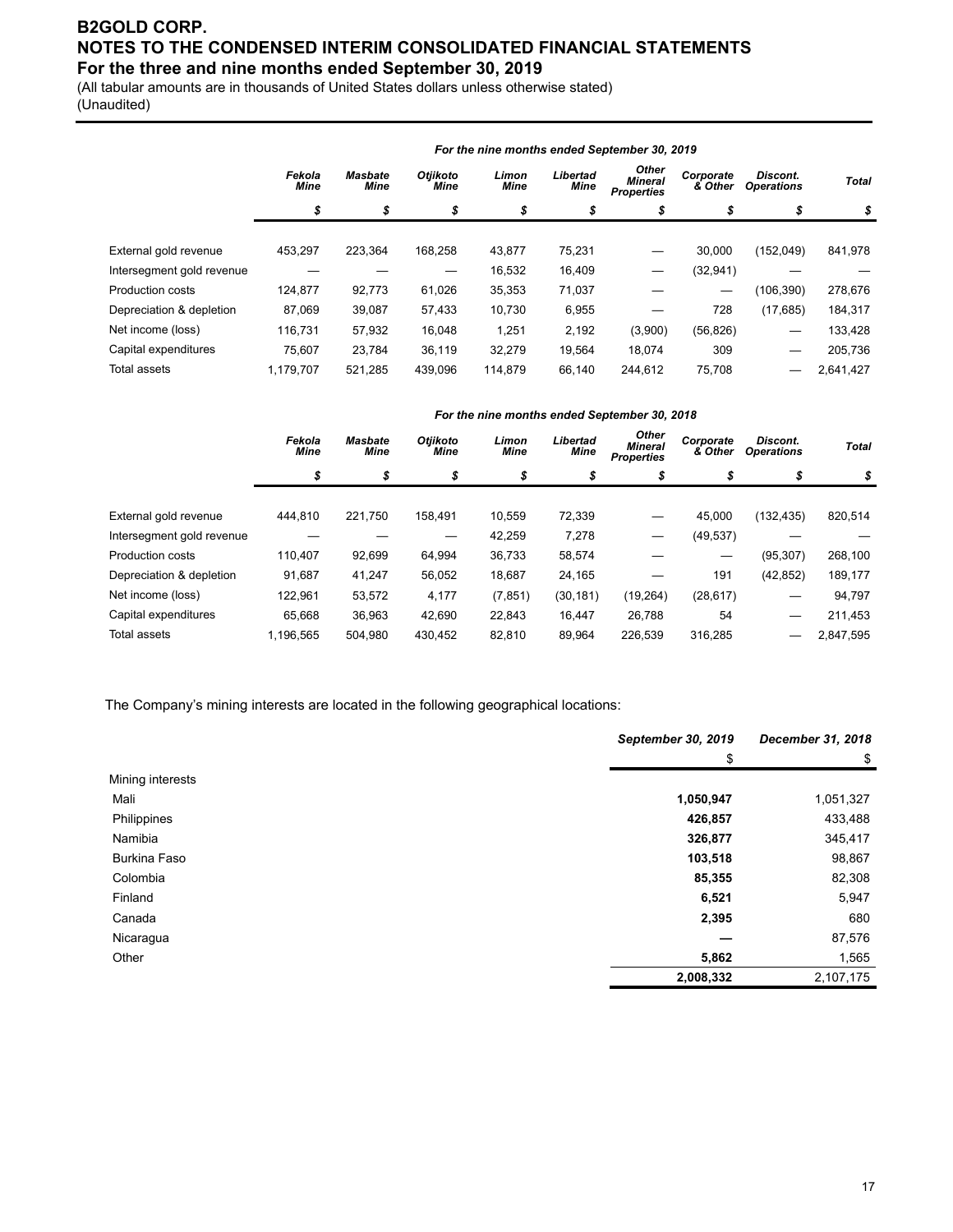(All tabular amounts are in thousands of United States dollars unless otherwise stated) (Unaudited)

### *17 Commitments*

As at September 30, 2019, the Company had the following commitments (in addition to those disclosed elsewhere in these financial statements):

- For payments at the Fekola Mine of \$42 million for mobile equipment (\$4 million of which is expected to be incurred in 2019 and \$38 million of which is expected to be incurred in 2020), \$11 million for the plant expansion (\$2 million of which is expected to be incurred in 2019 and \$9 million of which will be incurred in 2020), \$1 million related to fleet management systems (all of which is expected to be incurred in 2019), \$1 million related to the power plant (all of which is expected to be incurred in 2020), and \$1 million related to the solar plant (all of which is expected to be incurred in 2020).
- For payments of \$1 million for mobile equipment at the Masbate Mine, all of which is expected to be incurred in 2019.
- For payments of \$1 million for fleet management systems at the Otjikoto Mine, all of which is expected to be incurred in 2019.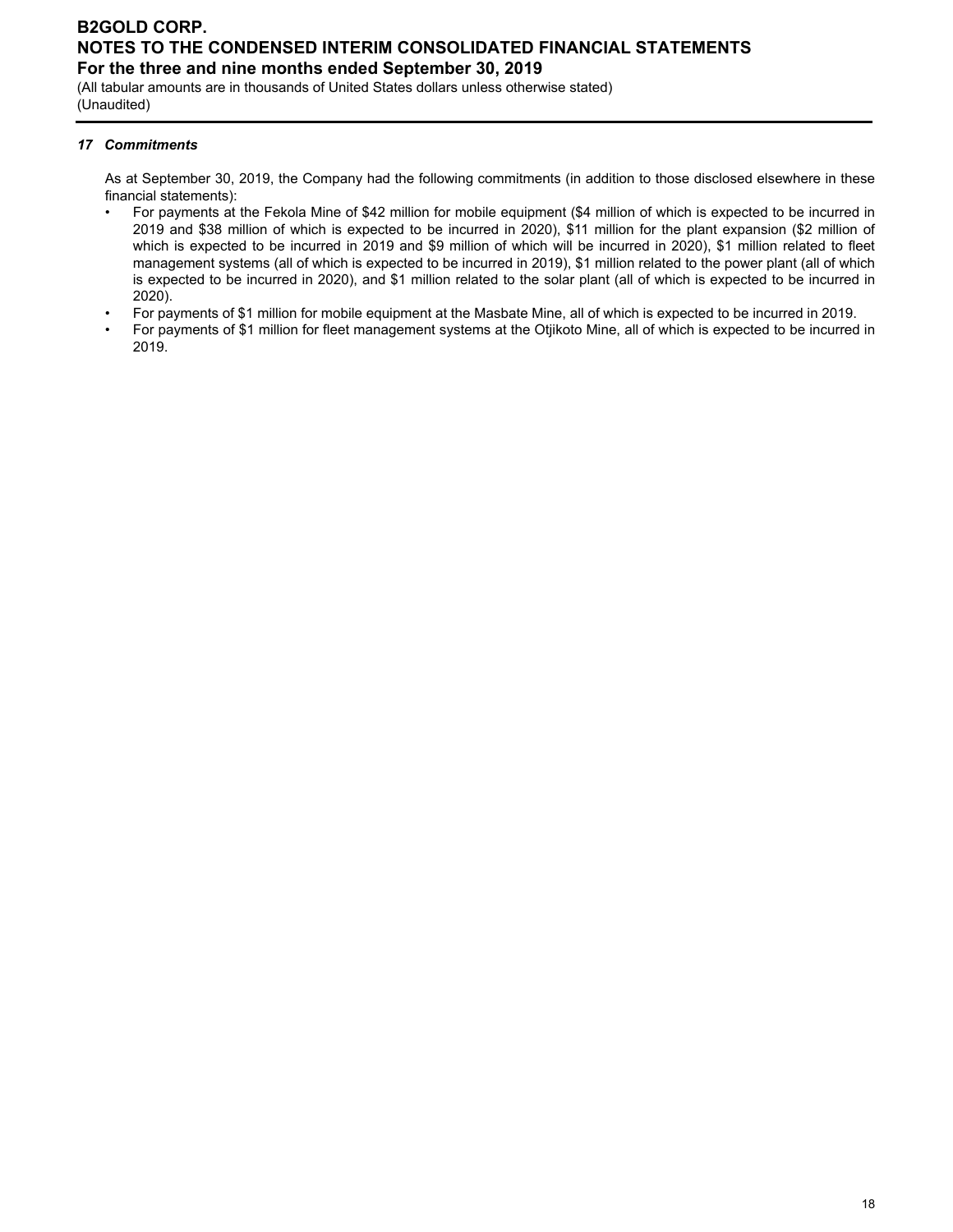# **B2GOLD CORP. MINING INTERESTS SCHEDULE (NOTE 18) For the nine months ended September 30, 2019**

(All tabular amounts are in thousands of United States dollars) (Unaudited)

|                                                                       |                                    |                          | Cost                      |                   | <b>Accumulated depreciation</b>     |                                    |                                 |                           |                          | <b>Net carrying value</b>           |                   |                                                   |
|-----------------------------------------------------------------------|------------------------------------|--------------------------|---------------------------|-------------------|-------------------------------------|------------------------------------|---------------------------------|---------------------------|--------------------------|-------------------------------------|-------------------|---------------------------------------------------|
|                                                                       | <b>Balance at</b><br>Dec. 31, 2018 | <b>Additions</b>         | Disposals /<br>write-offs | <b>Reclass</b>    | <b>Balance at</b><br>Sept. 30, 2019 | <b>Balance</b> at<br>Dec. 31, 2018 | <b>Depreciation</b>             | Disposals /<br>write-offs | Reclass                  | <b>Balance at</b><br>Sept. 30, 2019 | <b>Balance</b> at | <b>Balance</b> at<br>Sept. 30, 2019 Dec. 31, 2018 |
|                                                                       | \$                                 | \$                       | \$                        | \$                | \$                                  | \$                                 | \$                              | \$                        | \$                       | \$                                  | \$                | \$                                                |
| Property, plant and equipment (depletable)                            |                                    |                          |                           |                   |                                     |                                    |                                 |                           |                          |                                     |                   |                                                   |
| Fekola                                                                | 1,168,491                          | 79,637                   | (186)                     | —                 | 1,247,942                           | (144, 335)                         | (82, 736)                       | 170                       |                          | (226, 901)                          | 1,021,041         | 1,024,156                                         |
| Masbate                                                               | 681,509                            | 36,031                   | (7, 435)                  | —                 | 710,105                             | (248, 021)                         | (39, 491)                       | 4,264                     | —                        | (283, 248)                          | 426,857           | 433,488                                           |
| Otjikoto                                                              | 575,127                            | 39,065                   | (722)                     | —                 | 613,470                             | (238, 579)                         | (58, 151)                       | 623                       | $\qquad \qquad -$        | (296, 107)                          | 317,363           | 336,548                                           |
| Limon                                                                 | 217,263                            | 33,857                   | (118)                     | (251,002)         |                                     | (149, 541)                         | (10,608)                        | 45                        | 160,104                  |                                     | —                 | 67,722                                            |
| Libertad                                                              | 315,569                            | 19,896                   | $\overline{\phantom{m}}$  | (335, 465)        | $\hspace{0.1mm}-\hspace{0.1mm}$     | (295, 715)                         | (5, 712)                        |                           | 301,427                  |                                     |                   | 19,854                                            |
|                                                                       | 2,957,959                          | 208,486                  | (8, 461)                  | (586, 467)        | 2,571,517                           | (1,076,191)                        | (196, 698)                      | 5,102                     | 461,531                  | (806, 256)                          | 1,765,261         | 1,881,768                                         |
| Exploration & evaluation properties (non-depletable)                  |                                    |                          |                           |                   |                                     |                                    |                                 |                           |                          |                                     |                   |                                                   |
| Kiaka                                                                 | 73,173                             | 2,812                    |                           | —                 | 75,985                              |                                    |                                 |                           |                          |                                     | 75,985            | 73,173                                            |
| Fekola Regional                                                       | 21,903                             | 2,529                    |                           | —                 | 24,432                              |                                    |                                 |                           |                          |                                     | 24,432            | 21,903                                            |
| Toega                                                                 | 19,581                             | 1,928                    |                           | —                 | 21,509                              |                                    |                                 |                           |                          | -                                   | 21,509            | 19,581                                            |
| Mocoa Royalty                                                         | 10,230                             | $\overline{\phantom{m}}$ |                           | —                 | 10,230                              |                                    |                                 |                           |                          | --                                  | 10,230            | 10,230                                            |
| Ondundu                                                               | 8,273                              | 911                      |                           | —                 | 9,184                               |                                    |                                 |                           |                          |                                     | 9,184             | 8,273                                             |
| Finland                                                               | 5,947                              | 574                      |                           | —                 | 6,521                               | -                                  |                                 |                           |                          | —                                   | 6,521             | 5,947                                             |
| Other                                                                 | 13,542                             | 6,945                    | (2, 324)                  | (473)             | 17,690                              |                                    |                                 |                           | _                        | —                                   | 17,690            | 13,542                                            |
|                                                                       | 152,649                            | 15,699                   | (2, 324)                  | (473)             | 165,551                             | $\overline{\phantom{0}}$           | $\overbrace{\phantom{1232211}}$ | $\equiv$                  | $\overline{\phantom{0}}$ | $\overline{\phantom{m}}$            | 165,551           | 152,649                                           |
| Corporate                                                             |                                    |                          |                           |                   |                                     |                                    |                                 |                           |                          |                                     |                   |                                                   |
| Office, furniture &<br>equipment                                      | 2,518                              | 2,443                    |                           |                   | 4,961                               | (1,838)                            | (728)                           |                           |                          | (2, 566)                            | 2,395             | 680                                               |
|                                                                       | 3,113,126                          | 226,628                  | (10, 785)                 | (586, 940)        | 2,742,029                           | (1,078,029)                        | (197, 426)                      | 5,102                     | 461,531                  | (808, 822)                          | 1,933,207         | 2,035,097                                         |
| Investments in joint ventures (accounted for using the equity method) |                                    |                          |                           |                   |                                     |                                    |                                 |                           |                          |                                     |                   |                                                   |
| Gramalote                                                             | 72,078                             | 3,047                    |                           | $\qquad \qquad -$ | 75,125                              | $\overline{\phantom{0}}$           | $\overline{\phantom{0}}$        |                           | $\overline{\phantom{0}}$ | -                                   | 75,125            | 72,078                                            |
|                                                                       |                                    |                          |                           |                   |                                     |                                    |                                 |                           |                          |                                     |                   |                                                   |
|                                                                       | 3,185,204                          | 229,675                  | (10, 785)                 | (586, 940)        | 2,817,154                           | (1,078,029)                        | (197, 426)                      | 5,102                     | 461,531                  | (808, 822)                          | 2,008,332         | 2,107,175                                         |